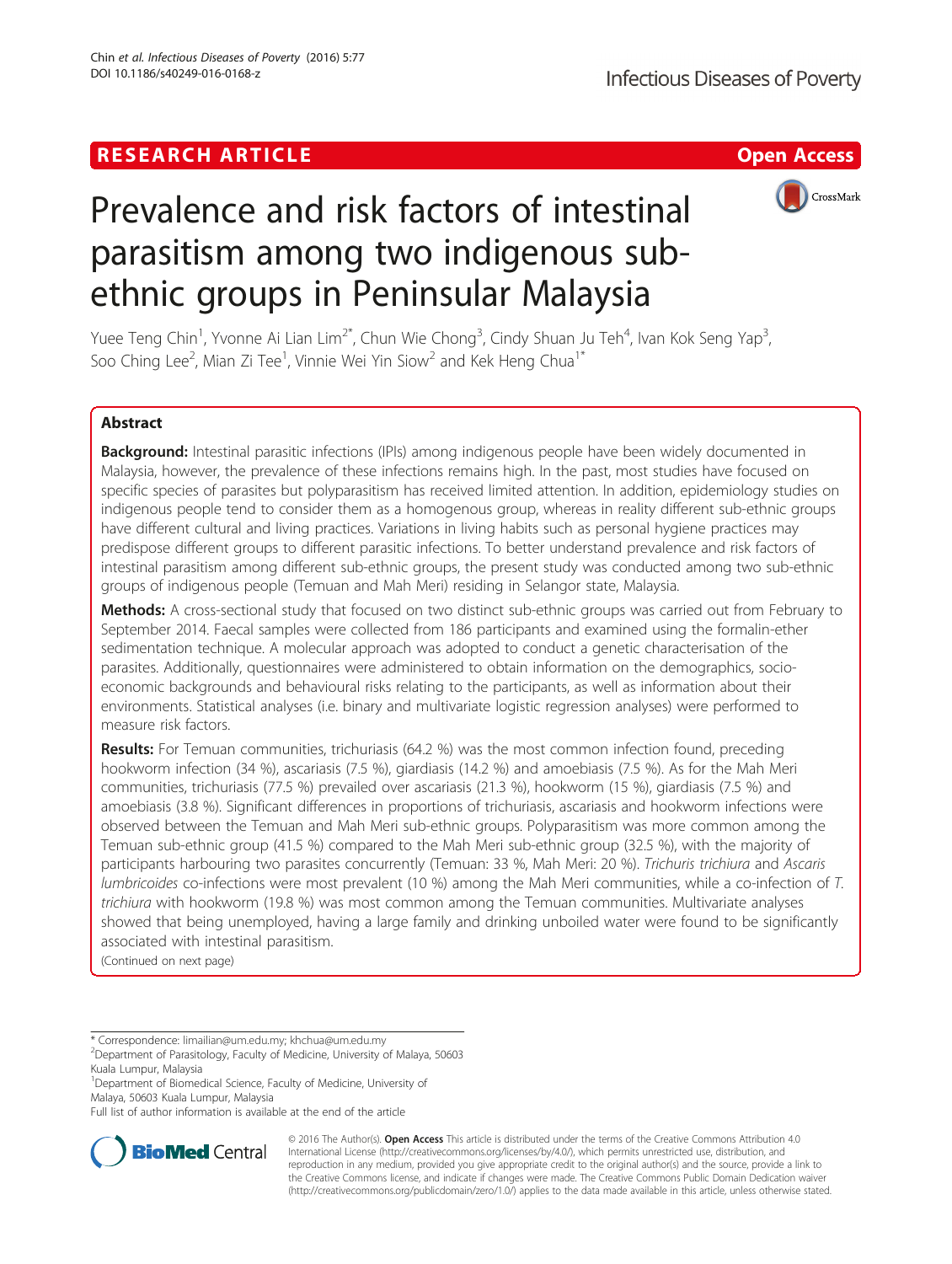#### (Continued from previous page)

Conclusion: The present study highlights substantial polyparasitism and risk factors for infections in the Temuan and Mah Meri sub-ethnic groups. The high prevalence of IPIs among these two sub-ethnic groups indicates that parasitic infections are important health issues in these communities. Hence, it is imperative to implement sound intervention strategies such as periodic preventive chemotherapy coupled with health education in order to reduce and eradicate these infections.

Keywords: Intestinal parasites, Intestinal parasitism, Indigenous people, Risk factors, Prevalence, Sub-ethnic group, Temuan sub-ethnic group, Mah Meri sub-ethnic group, Peninsular Malaysia

#### Multilingual abstracts

Please see Additional file [1](#page-13-0) for translations of the abstract into the five official working languages of the United Nations.

#### **Background**

According to the World Health Organization, it is estimated that more than 24 % of people worldwide are infected with intestinal parasitic infections (IPIs), the majority of whom reside in developing countries [\[1](#page-13-0)]. These infections are amongst the most common infections worldwide, with the most endemic regions being Sub-Saharan Africa, Southeast Asia, China, South India and South America [\[2](#page-13-0), [3\]](#page-13-0). Helminth parasites cause IPIs, and these include soil-transmitted helminths (STHs) (i.e. Trichuris trichiura, Ascaris lumbricoides, hookworm, Strongyloides stercoralis), Taenia spp. and enteric protozoan pathogens (i.e. Giardia duodenalis, Entamoeba histolytica, Cryptosporidium spp.).

Indigenous communities constitute up to 0.6 % (approximately 180 000) of Malaysia's total population [\[4](#page-13-0)]. Despite rapid socio-economic development and demographic changes in Malaysia over recent decades, IPIs are still highly endemic especially among indigenous communities. Epidemiology of IPIs among indigenous populations has been extensively studied with recorded prevalence rates ranging from 52.4 to 98.4 % [\[5](#page-13-0)–[9](#page-13-0)]. However, these statistics might be masked by the fact that the majority of these reports focused on either a few targeted species of parasites or a general cluster of helminth/protozoan infections. It is surprising that polyparasitism has received only token attention and resulted in limited research in the country, whilst studies across multiple epidemiological settings throughout the world have shown that polyparasitism is the norm rather than the exception [[10](#page-13-0), [11\]](#page-13-0). Although a recent study by Al-Delaimy et al. [[5](#page-13-0)] highlighted the high incidence of polyparasitism (71.4 %) in the indigenous population, the study was limited to a single community with a narrow age range (school-aged children). Similarly, as part of a small gut microbiota survey on Malaysian children, polyparasitism was detected in all surveyed indigenous Temiar children [\[12](#page-13-0)].

Another limitation of the previous studies was that they mainly focused on a single indigenous sub-ethnic group or regarded the overall indigenous people as a homogenous group. Indigenous people of Peninsular Malaysia comprise 18 sub-ethnic groups, which can be classified under three main ethnolinguistic groups, namely Senoi, Proto-Malay and Negrito [[13](#page-13-0)]. These sub-ethnic groups are highly diverse genetically, geographically, socio-economically and culturally [[13](#page-13-0), [14](#page-13-0)], and these heterogeneities need to be examined in order to understand the variation in the prevalence of IPIs among them. The acquired information will be beneficial for formulating mechanisms for proper disease management that caters to specific groups if required, in order to effectively alleviate the disease burden.

A number of recent studies have been carried out exploring the variation of parasitic infections in different subethnic groups. For instance, Ngui et al. [[9\]](#page-13-0) and Anuar et al. [[15](#page-13-0)] have highlighted the prevalence of parasitic infections among five sub-ethnic groups (Temuan, Mah Meri, Orang Kuala, Jakun and Semelai) and three ethnolinguistic groups. Lee et al. [\[13\]](#page-13-0) demonstrated the prevalence of STH and protozoan co-infections among Temuan and Temiar sub-ethnic groups. However, epidemiology data from these cross-sectional studies was yielded via microscopic examination and further characterisation of parasite species was not carried out.

Conventional microscopic examination remains the gold standard for parasite quantification and identification. However, this technique is less effective in differentiating species with similar morphology [[16](#page-13-0)]. Due to its higher sensitivity and specificity, a molecular approach such as the polymerase chain reaction (PCR) has been increasingly used to enhance detection and differentiation of parasites in order to provide a more accurate diagnosis.

In view of the shortcomings of the research areas highlighted above, an understanding of the prevalence (i.e. monoparasitism and polyparasitism) among different subethnic groups of indigenous people is very much warranted. The data will be beneficial for planning and formulating effective control measures and strategies that cater to the needs of each sub-ethnic group. The present study was therefore carried out to determine the current status, distribution and risk factors of IPIs in two sub-ethnic groups of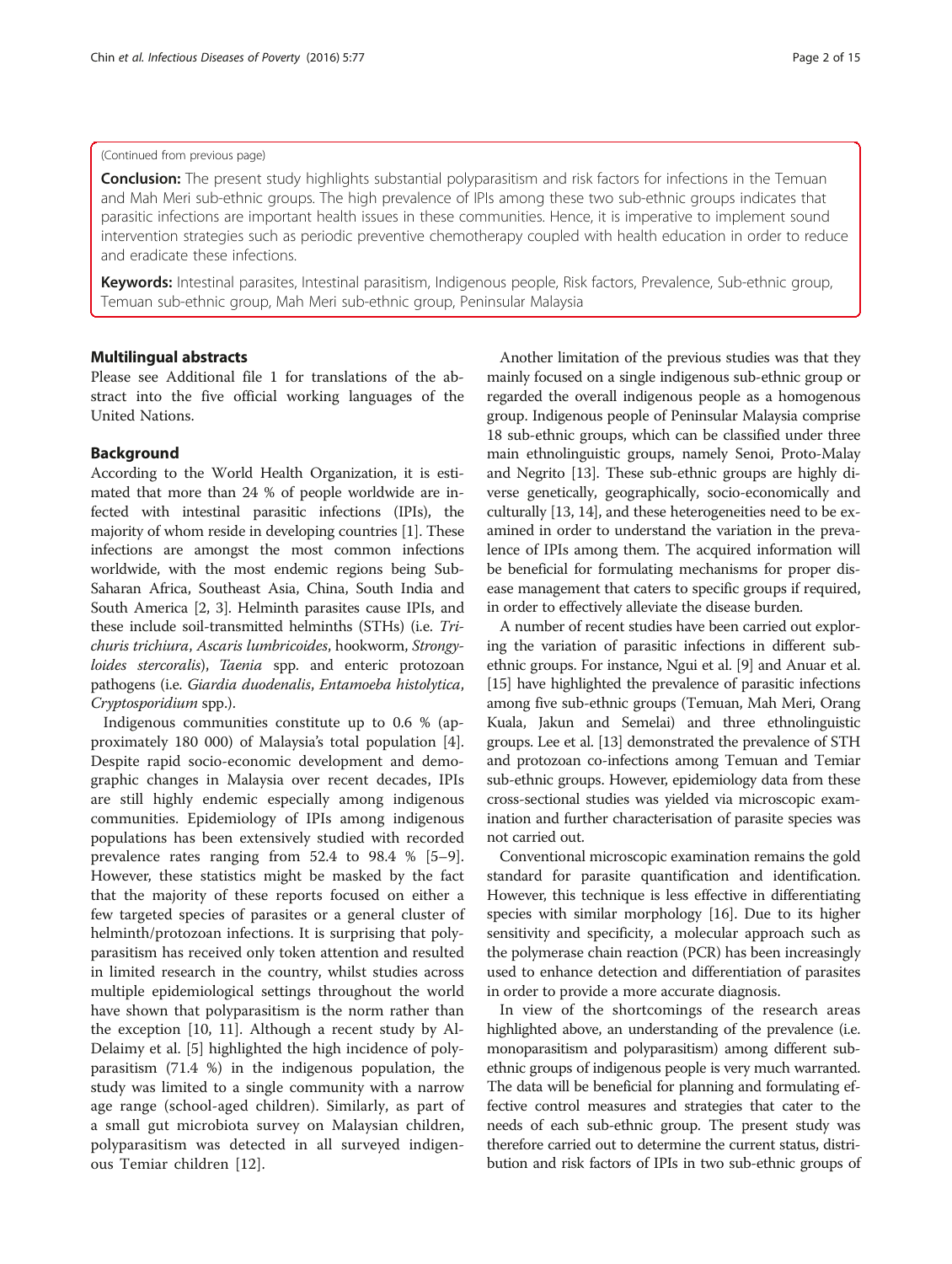indigenous populations, namely Temuan and Mah Meri, from four geographically distinct locations in Peninsular Malaysia.

#### Methods

#### Study area

A cross-sectional study that focused on two distinct subethnic groups was carried out from February to September 2014 in four different villages (i.e. Gurney, Kepau Laut, Sungai Judah and Bukit Perah) in Selangor state, Peninsular Malaysia (see Fig. [1\)](#page-3-0). These four accessible villages were selected from an official list provided by the Department of Orang Asli Development (JAKOA), taking into consideration the following criteria: (1) accessibility by road and (2) willingness of villagers to participate.

Gurney village, Hulu Yam  $(101.67^{\circ}$  E,  $3.42^{\circ}$  N) is considered a suburban area and is situated approximately 40 km from the city of Kuala Lumpur. This village is located at the fringe of a forest. Bukit Perah village, Banting (101.56 $^{\circ}$  E, 2.86 $^{\circ}$  N) is considered a suburban area with a population of approximately 200 inhabitants. The village is located at the southern part of Selangor and is surrounded by oil palm plantations. The sub-ethnic group residing in both these villages is Temuan, which belongs to the Proto-Malay ethnic group.

Kepau Laut village  $(101.39^{\circ}$  E,  $2.84^{\circ}$  N) and Sungai Judah village (101.37 $\degree$  E, 2.85 $\degree$  N) are located in Carey Island, approximately 35 km from the town of Klang. Carey Island is situated on the coast of Selangor and is considered a suburban area. Both villages are surrounded by oil palm plantations. The sub-ethic group residing in these two villages is Mah Meri, which belongs to the Senoi ethnic group.

#### Sample size

The sample size was calculated according to the latest study on the prevalence of IPIs among indigenous communities in Malaysia – the prevalence of 98.4 % was considered as per the study by Al-Delaimy et al. [\[5\]](#page-13-0). The sample size was calculated using the formula by Leedy et al. [[17](#page-13-0)], taking into consideration a 95 % confidence level, with 5 % bound on the error of estimation. The minimum sample size required was 24 participants. A simple random sampling method was used in the current study, in which 186 samples were successfully collected from consenting participants.

#### Structured questionnaire and sample collection

A structured questionnaire was written in English and translated into the Malay language, which is the national language of Malaysia (Bahasa Malaysia). Bahasa Malaysia is the common second language of the indigenous populations, as it is the main language used by villagers to

communicate with 'outsiders'. In all four locations, the villagers have a good command of the national language. The participants were interviewed by trained field assistants who recorded the information pertinent to the participants' demographics (i.e., age, gender, educational attainment); socio-economic backgrounds (i.e., occupation, household income); behavioural risks (i.e., personal hygiene practices such as hand washing, defecation habits, use of footwear); medical treatments (i.e. whether the participant had taken any anthelmintic drugs); and environmental sanitation conditions (i.e. latrine systems, types of water supply, garbage disposal systems). Children who were under 12 years of age had their questionnaires filled out by their parents/guardians being interviewed, who also gave informed consent on their behalf.

After completing the questionnaire, a clean, wide-mouth screw-cap container pre-labelled with the individual's name and code was given to each participant for the collection of a faecal sample. Participants were guided on the proper methods of providing faecal samples. Containers with the individual's faecal samples were collected on the subsequent day.

#### Faecal examination

The fresh faecal samples were transported back to the Department of Parasitology, Faculty of Medicine, University of Malaya, on the same day of collection. Faecal samples were then preserved in 2.5 % potassium dichromate and kept at 4 °C until further analysis.

For the microscopic examination of faecal samples, the formalin-ether concentration technique was adopted. Approximately 1 g to 2 g of faecal samples was mixed with 7 ml of 10 % formalin and ethyl acetate in a 15 ml Falcon® tube (Axygen® Scientific, California, USA). The samples were then centrifuged at 2500 rpm for 10 min and the supernatant was then discarded. Next, a faecal smear was made from the sediment, stained with 0.85 % iodine and examined by a light microscope under 100× and 400× magnifications. The sample was reported as microscopically positive for parasitic infection if ova of helminths or (oo)cysts of protozoa were detected.

#### Molecular characterisation of parasites

Molecular characterisation of parasites was carried out for all samples using relevant published PCR protocols [[18](#page-13-0)–[20](#page-13-0)]. In brief, molecular identification and differentiation of hookworm species was performed using a twostep semi-nested PCR method involving the internal transcribed spacer two region and 28S ribosomal RNA region of Necator americanus and Ancylostoma spp. The PCR was performed as described in Ngui et al. [[18\]](#page-13-0). As for Entamoeba spp., nested PCR targeting the 16S-like ribosomal RNA gene was conducted to genetically differentiate E. histolytica, E. dispar and E. moshkovskii. The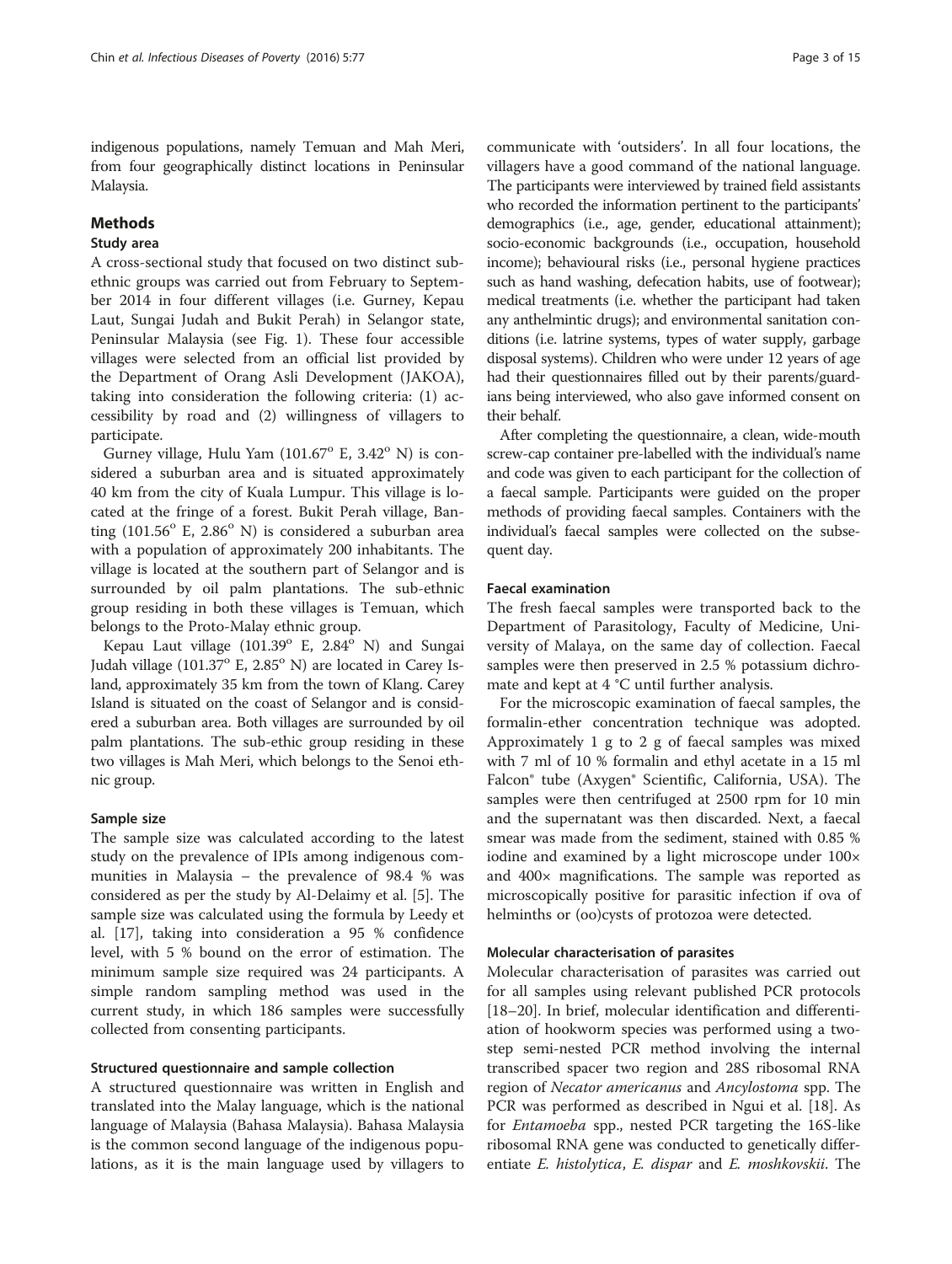<span id="page-3-0"></span>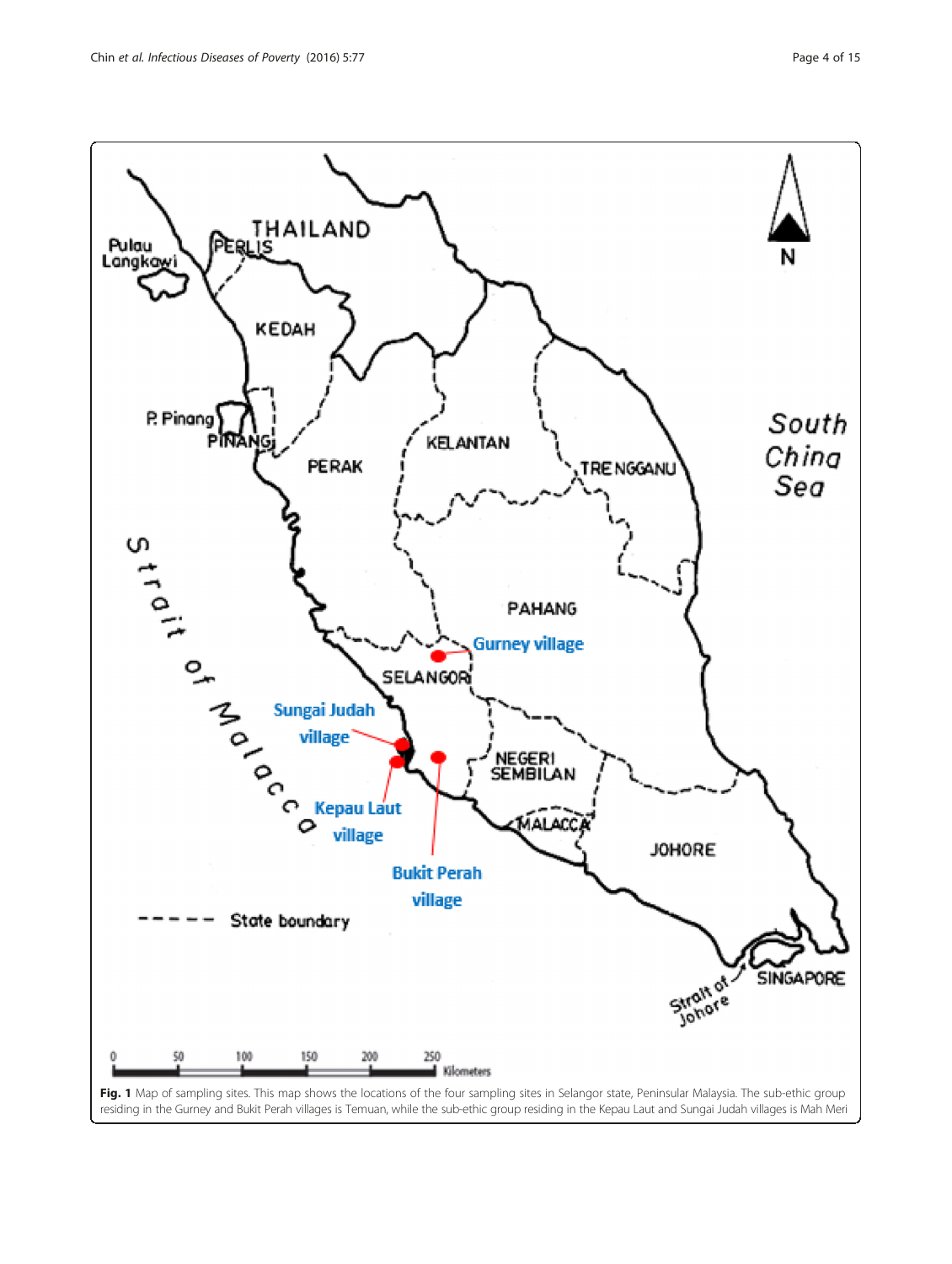PCR was conducted according to condition described in Ngui et al. [[19\]](#page-13-0). Subsequently, identification of Giardia sp. based on a partial tpi gene (530 bps) was carried out using the nested PCR method, as described by Sulaiman et al. [\[20](#page-13-0)].

After PCR amplification, all PCR products were subjected to electrophoresis in 2 % (w/v) agarose gel and stained with SYBR® Safe DNA Gel Stain (Invitrogen, Carlsbad, California, USA). All successfully amplified PCR products were subjected to bidirectional DNA sequencing. The generated sequences were aligned and a consensus sequence was created for each sample using the BioEdit Sequence Alignment Editor program (Tom Hall Ibis Biosciences, Carlsbad, California, USA). Subsequently, similarity searches were performed using the Basic Local Alignment Search Tool. The National Centre for Biotechnology Information Reference Sequence Database was used to determine the parasite species.

#### Statistical analysis

Statistical analyses were performed using the Statistical Package for the Social Sciences software for Windows (version 21, Chicago, IL, USA). Only participants who had completed entire questionnaires and had results of both the microscopic examination and molecular confirmation of parasitic infections were included in the final data analyses. For descriptive analysis, the general characteristics of the studied population, prevalence of infections and other parameters were expressed as percentages. The Pearson's chi-square test was used to investigate the association between parasitic infections as the dependent variable, and demographic factors, socioeconomic factors and personal hygiene practices as the independent variables. Parameters with P-values < 0.25 in the chi-square analysis were included in the logistic regression analysis. The parsimonious model was selected based on the forward likelihood ratio (LR). Odds ratios (ORs), 95 % confidence intervals (CIs) and  $p$ values of all selected risk factors were calculated. The level of statistical significance was set at α < 0.05. The parsimonious model was built to identify the best combination of predictors for parasitic infections.

#### Results

#### General characteristics of the study participants

In this study, two sub-ethnic groups of indigenous communities, namely the Temuan and Mah Meri communities, were enrolled. The Temuan sub-ethnic group belongs to the Proto-Malay ethnic group, while the Mah Meri sub-ethnic group belongs to the Senoi ethnic group. The Temuan sub-ethnic group forms the largest proportion of the Proto-Malay ethnic group, with this group widely distributed in several states in Peninsular Malaysia, namely Selangor, Negeri Sembilan, Perak, Malacca and Pahang. In contrast, the Mah Meri sub-ethnic group has a population size of approximately 3 000, which is confined to the coastal area of Selangor (i.e. Carey Island).

In total, 186 participants (42.5 % males, 57.5 % females) ranging from two to 78 years of age, with a median age of 26 years (interquartile range,  $IQR = 12-36$ ), participated in the current study. Among the study population, 106 participants belonged to Temuan subethnic group and the remaining 80 were from the Mah Meri sub-ethnic group. For the Temuan communities, the participants ranged from two to 60 years of age with a median age of 20 years ( $IQR = 11-34$ ), while the Mah Meri participants ranged from six to 78 years of age, with a median age of 30 years ( $IQR = 14-42$ ).

With regards to education, 81.7 % of the total participants had formal education, with a higher percentage of Mah Meri participants (87.5 %) being educated in comparison to the Temuan participants (77.4 %). Nevertheless, poverty is still rife in these two indigenous subethnic groups, especially in Mah Meri communities with 87.5 % of the families having a monthly income of less than RM750, which is below the poverty threshold in Malaysia [\[21](#page-13-0)].

In addition, more than half of the participants from each sub-ethnic group had large families with more than five household members (Temuan, 68.9 %; Mah Meri 58.8 %). There were similar proportions of unemployment participants in both the Temuan and Mah Meri communities (71.7 % versus 68.8 %). Among the working Mah Meri participants, the majority of them were fishermen (56 %), and the rest were engaged in factory work (8 %), agriculture (4 %) and other occupations. As for the Temuan participants, 30 % of them were farmers, 6.7 % each were rubber tappers and factory workers, 3.3 % were government servants, while others were selfemployed or engaged in other related occupations.

Large proportions of Temuan and Mah Meri homes were connected to treated water supplies, which met the National Drinking Water Quality Standard [[22](#page-14-0)] (Temuan: 71.7 %, Mah Meri: 78.7 %), and equipped with functional toilets (Temuan: 80.2 %, Mah Meri: 82.5 %). They also kept domestic animals (Temuan: 65.1 %, Mah Meri: 55 %), and practised proper hygiene such as boiling water before consumption (Temuan: 68.9 %, Mah Meri: 66.3 %) and wearing footwear outside their homes (Temuan: 24.5 %, Mah Meri: 27.5 %). The detailed demographic and socioeconomic characteristics of the participants are presented in (Additional file [2:](#page-13-0) Table S1).

#### Prevalence and distribution of IPIs

Out of the Temuan participants, 76.4 % were infected with intestinal parasites, with *T. trichiura* being the most common parasite (64.2 %), preceding hookworm (34.0 %), A. lumbricoides (7.5 %), Giardia sp. (14.2 %) and Entamoeba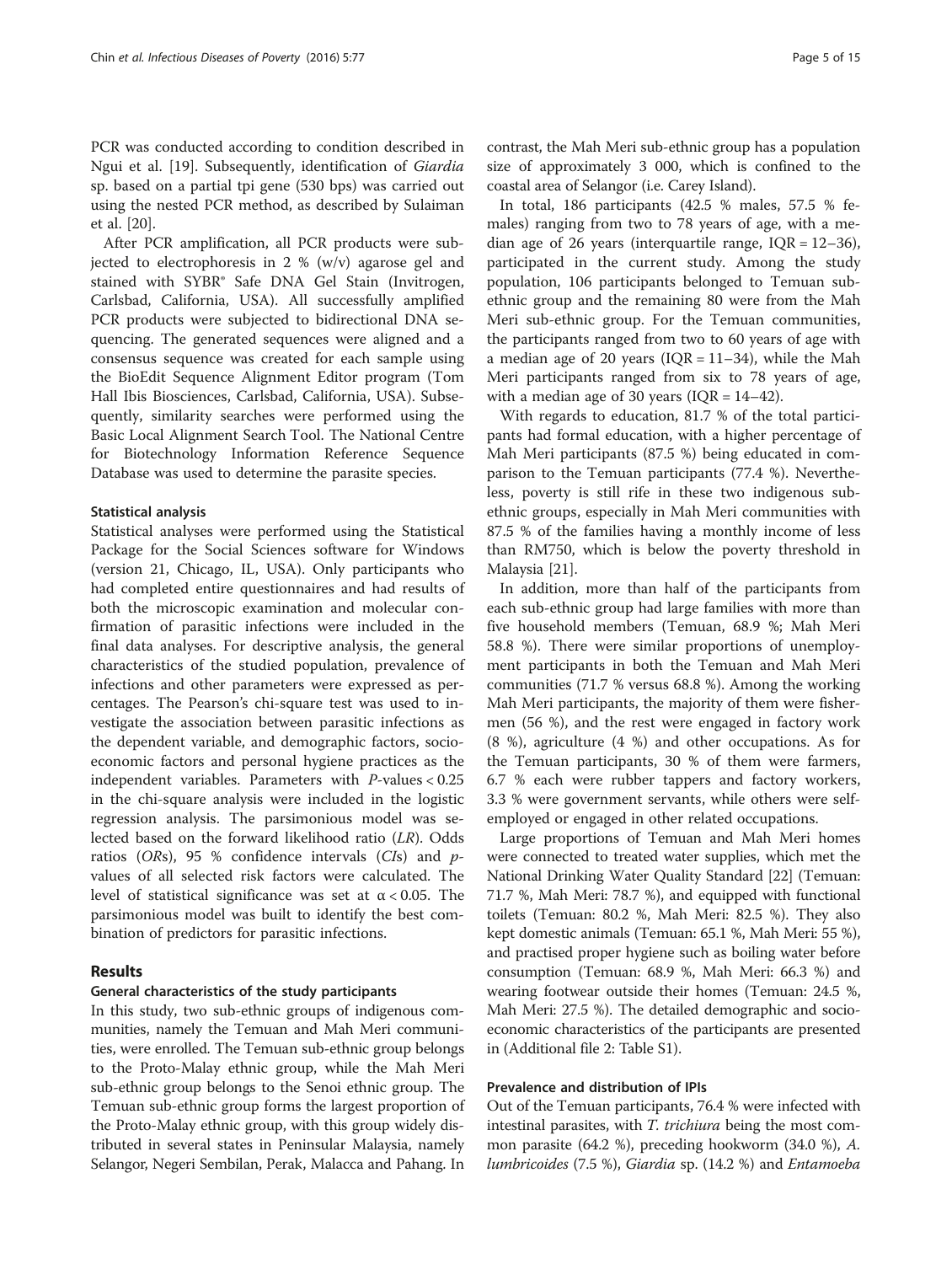spp. (7.5 %). Of the entire Temuan participants ( $n = 106$ ), 34.9 % were infected with a single parasite, while 41.5 % had polyparasitism. With regards to polyparasitism, 33 % harboured two different parasite species concurrently, in which co-infection of T. trichiura with hookworm was the most prevalent (19.8 %), followed by infections of T. trichiura with Giardia sp. (5.7 %). Among the 7.5 % of participants who had triple infections, half were co-infected with T. trichiura, hookworm and Giardia sp. Moreover, one individual was found to be concurrently infected with four types of parasites.

As for the Mah Meri sub-ethnic group, 80 % of participants had parasitic infections, with trichuriasis being the most prevalent infection (77.5 %) compared to the other IPIs. However, a slightly different trend was observed among the Mah Meri sub-ethnic group: the prevalence rate of ascariasis (21.3 %) was higher than hookworm (15.0 %) in comparison to the Temuan sub-ethnic group. In contrast to the Temuan sub-ethnic group, monoparasitism (47.5 %) was more common than polyparasitism (32.5 %) in the Mah Meri communities. Additionally, coinfection of T. trichiura with A. lumbricoides (10.0 %) was the predominant co-infection among the Mah Meri participants. Among the 12.5 % of participants who had triple infections, T. trichiura, A. lumbricoides and hookworm co-infections were the most prevalent (6.3 %).

Based on the types of IPIs, a statistical analysis was performed, which indicated significant differences of disease proportions ( $P < 0.05$ ), namely trichuriasis, ascariasis and hookworm infection, between the Temuan and Mah Meri sub-ethnic groups. However, no significant differences in disease proportions were observed for monoparasitism and polyparasitism between these communities. The prevalence and distribution of IPIs among the two groups are shown in Table [1](#page-6-0).

#### Molecular characterisation of parasitic infections

Molecular detection and characterisation of intestinal parasites namely hookworm, Entamoeba spp. and Giardia sp. were conducted for all faecal samples including samples that tested negative for infection using microscopic examination (see Table [2\)](#page-7-0).

For molecular characterisation of hookworm, two types of hookworm species were found in hookworm positive faecal samples, namely N. americanus and A. ceylanicum. Among the Temuan communities, a significant proportion of participants (27.4 %) was infected with *N. americanus*, but only 4.7 % harboured the *A*. ceylanicum parasite. Moreover, mixed infections of N. americanus with A. ceylanicum were also observed among Temuan participants with a prevalence rate of 1.9 %. As for the Mah Meri communities, single hookworm infections were found, with prevalence rates of 11.3 % for N. americanus and 3.8 % for A. ceylanicum.

With regards to protozoan infections, Giardia duodenalis was the most prevalent protozoa found in both Temuan and Mah Meri sub-ethnic groups, with prevalence rates of 14.2 and 7.5 %, respectively. For amoebiasis, two types of Entamoeba spp. including E. histolytica and E. dispar were detected. The former was the predominant species in both communities: 4.7 % in the Temuan participants and 2.5 % in the Mah Meri participants. In contrast, only one individual each from the two sub-ethnic groups harboured E. dispar. Additionally, co-infection of E. histolytica with E. dispar was reported among 1.9 % of the Temuan communities, but no such case was found in the Mah Meri communities.

#### Risk factors associated with IPIs

Table [3](#page-8-0) shows the results of the univariate analysis, which determined the association between IPIs, and participants' demographic and socio-economic factors, personal hygiene practices and environmental factors. Table [4](#page-10-0) further summarises the significant risk factors for infections as determined by the multivariate logistic regression analysis.

In general, eight factors were found to be significantly associated with intestinal IPIs. These factors are: monthly household income of less than RM750 ( $OR = 2.07$ ; 95 %  $CI = 1.00 - 4.27$ ), absence of toilets (OR = 5.75; 95 % CI = 1.32–25.07), usage of untreated water  $(OR = 5.52;$ 95 %  $CI = 1.62-18.83$ , not boiling water before drinking  $(OR = 2.80; 95 % CI = 1.16–6.75)$ , walking barefooted outside of home  $(OR = 9.06; 95 % CI = 2.10-39.15)$ , not washing hands after contact with soil ( $OR = 3.45$ ; 95 %  $CI =$ 1.27–9.37), not washing hands before eating  $(OR = 4.16;$ 95 %  $CI = 1.4 - 12.38$ ) and not washing hands after using the toilet (OR = 5.82; 95 %  $CI = 1.97 - 17.21$ ). The multivariate analysis (full model) further confirmed that participants who do not wash their hands after defecation were 9.94 times more likely to be infected with parasitic infections. Likewise, those who walk barefoot outside the home were 6.1 times more likely to become infected with IPIs. According to the parsimonious model based on forward LR, however, utilisation of untreated water source was the major risk factor that increased the transmission of IPIs in the studied communities. (Additional file [2](#page-13-0): Table S2) shows the predictive power of both full model and forward LRs for the current results.

Our results postulate that the prevalence of parasitic infections was significantly higher among Temuan participants with a large family size  $(OR = 4.15; 95 % CI =$ 1.62–10.66), those who use untreated water ( $OR = 3.67$ ; 95 %  $CI = 1.01 - 13.34$  and those who drink unboiled water ( $OR = 7.13$ ; 95 %  $CI = 1.57 - 32.37$ ), as compared to their counterparts. Based on the multivariate model, individuals with a large family were 3.4 times more likely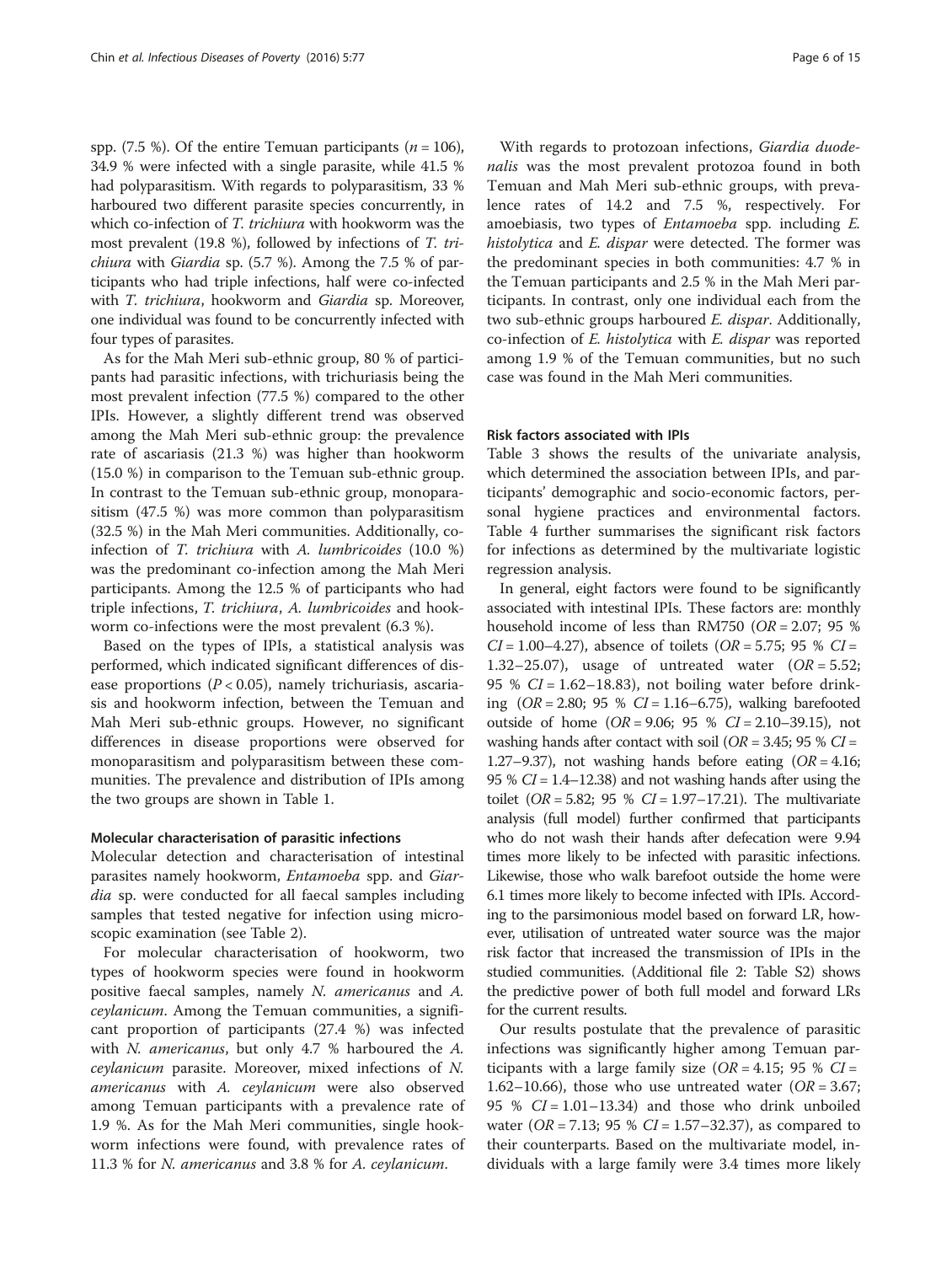<span id="page-6-0"></span>Table 1 Prevalence and distribution of IPIs among the Temuan and Mah Meri sub-ethnic groups

| P S                                                              | Total $(n = 186)$  |               | Temuan ( $n = 106$ )              |               | Mah Meri ( $n = 80$ ) |                          |  |
|------------------------------------------------------------------|--------------------|---------------|-----------------------------------|---------------|-----------------------|--------------------------|--|
|                                                                  | $n$ positive $(%)$ | 95 % CI       | $n$ positive $(\%)$               | 95 % CI       | $n$ positive $(%)$    | 95 % CI                  |  |
| Overall IPIs                                                     | 145 (78.0)         | 71.5-83.3     | 81 (76.4)                         | 67.5-83.5     | 64 (80.0)             | 70.0-87.3                |  |
| Helminth infections                                              |                    |               |                                   |               |                       |                          |  |
| Trichuris trichiura                                              | 130 (69.9)*        | 63.0-76.0     | 68 (64.2)                         | 54.7-72.6     | 62 (77.5)             | $67.2 - 85.3$            |  |
| Ascaris lumbricoides                                             | $25(13.4)^{*}$     | $10.2 - 23.6$ | 8(7.5)                            | $3.9 - 14.2$  | 17(21.3)              | $13.7 - 31.4$            |  |
| Hookworm                                                         | 48 (25.8)*         | $20.1 - 32.5$ | 36 (34.0)                         | 25.7-43.4     | 12 (15.0)             | $8.8 - 24.4$             |  |
| Protozoan infections                                             |                    |               |                                   |               |                       |                          |  |
| Giardia sp.                                                      | 21(11.3)           | $7.5 - 16.6$  | 15 (14.2)                         | $8.8 - 22.0$  | 6(7.5)                | $3.5 - 15.4$             |  |
| Entamoeba spp.                                                   | 11(5.9)            | $3.3 - 10.3$  | 8(7.5)                            | $3.9 - 14.2$  | 3(3.8)                | $1.3 - 10.5$             |  |
| Types of parasitism                                              |                    |               |                                   |               |                       |                          |  |
| Monoparasitism                                                   |                    |               |                                   |               |                       |                          |  |
| Trichuris trichiura                                              | 62 (33.3)          | $30.0 - 40.1$ | 26 (24.5)                         | $17.3 - 33.5$ | 36 (45.0)             | 34.6-55.9                |  |
| Ascaris lumbricoides                                             | 1(0.5)             | $0.1 - 3.0$   | $\qquad \qquad -$                 |               | 1(1.3)                | $0.2 - 6.8$              |  |
| Hookworm                                                         | 7(3.8)             | $1.8 - 7.6$   | 6(5.7)                            | $2.6 - 11.8$  | 1(1.3)                | $0.2 - 6.8$              |  |
| Giardia duodenalis                                               | 2(1.1)             | $0.3 - 3.8$   | 2(1.9)                            | $0.5 - 6.6$   |                       |                          |  |
| Entamoeba spp.                                                   | 3(1.6)             | $0.6 - 4.6$   | 3(2.8)                            | $1.0 - 8.0$   |                       | $\qquad \qquad -$        |  |
| Total single parasitic infections                                | 75 (40.3)          | 33.5-47.5     | 37 (34.9)                         | $26.5 - 44.4$ | 38 (47.5)             | 36.9-58.3                |  |
| Polyparasitism                                                   |                    |               |                                   |               |                       |                          |  |
| Two parasites                                                    |                    |               |                                   |               |                       |                          |  |
| T. trichiura and A. lumbricoides                                 | 11(5.9)            | $3.3 - 10.3$  | 3(2.8)                            | $1.0 - 8.0$   | 8(10.0)               | $5.2 - 18.5$             |  |
| T. trichiura and hookworm                                        | 25 (13.4)          | $9.3 - 19.1$  | 21 (19.8)                         | $13.3 - 28.4$ | 4(5.0)                | $2.0 - 12.2$             |  |
| T. trichiura and Entamoeba spp.                                  | 5(2.7)             | $1.2 - 6.1$   | 3(2.8)                            | $1.0 - 8.0$   | 2(2.5)                | $0.7 - 8.7$              |  |
| T. trichiura and Giardia sp.                                     | 8(4.3)             | $2.2 - 8.3$   | 6(5.7)                            | $2.6 - 11.8$  | 2(2.5)                | $0.7 - 8.7$              |  |
| A. lumbricoides and Entamoeba spp.                               | 1(0.5)             | $0.1 - 3.0$   | 1(0.9)                            | $0.2 - 5.2$   |                       |                          |  |
| Hookworm and Giardia sp.                                         | 1(0.5)             | $0.1 - 3.0$   | 1(0.9)                            | $0.2 - 5.2$   |                       |                          |  |
| Total with two parasites                                         | 51(27.4)           | $21.5 - 34.2$ | 35 (33.0)                         | 24.8-42.4     | 16(20.0)              | $12.7 - 30.1$            |  |
| Three parasites                                                  |                    |               |                                   |               |                       |                          |  |
| T. trichiura and A. lumbricoides and hookworm                    | 8(4.3)             | $2.2 - 8.3$   | 3(2.8)                            | $1.0 - 8.0$   | 5(6.3)                | $2.7 - 13.8$             |  |
| T. trichiura and A. lumbricoides and Giardia sp.                 | 3(1.6)             | $0.6 - 4.6$   | $\hspace{1.0cm} - \hspace{1.0cm}$ |               | 3(3.8)                | $1.3 - 10.5$             |  |
| T. trichiura and Entamoeba spp. and Giardia sp.                  | 1(0.5)             | $0.1 - 3.0$   | 1(0.9)                            | $0.2 - 5.2$   |                       |                          |  |
| T. trichiura and hookworm and Giardia sp.                        | 5(2.7)             | $1.2 - 6.1$   | 4(3.8)                            | $1.5 - 9.3$   | 1(1.3)                | $0.2 - 6.8$              |  |
| T. trichiura and hookworm and Entamoeba spp.                     | 1(0.5)             | $0.1 - 3.0$   | $\overline{a}$                    | $\equiv$      | 1(1.3)                | $0.2 - 6.8$              |  |
| Total with three parasites                                       | 18 (9.7)           | $6.2 - 14.8$  | 8(7.5)                            | $3.9 - 14.2$  | 10(12.5)              | $6.9 - 21.5$             |  |
| Four parasites                                                   |                    |               |                                   |               |                       |                          |  |
| T. trichiura and A. lumbricoides and<br>hookworm and Giardia sp. | 1(0.5)             | $0.1 - 3.0$   | 1(0.9)                            | $0.2 - 5.2$   |                       | $\overline{\phantom{m}}$ |  |
| Total with four parasites                                        | 1(0.5)             | $0.1 - 3.0$   | 1(0.9)                            | $0.2 - 5.2$   |                       |                          |  |
| Overall polyparasitism                                           | 70 (37.6)          | 31.0-44.8     | 44 (41.5)                         | $32.6 - 51.0$ | 26 (32.5)             | 23.2-43.4                |  |

\*Indicates significant differences in disease proportion (P < 0.05) between the Temuan and Mah Meri sub-ethnic groups

to contract infections, while people who drink unboiled water were six times more likely to acquire infections.

unemployed participants were 3.7 times more likely to acquire infections than their employed counterparts.

Conversely, for the Mah Meri communities, unemployment rate ( $OR = 3.86$ ; 95 %  $CI = 1.24 - 12.04$ ) was the only parameter showing a significant association with IPIs. The corresponding multivariate model suggested that

# Discussion

Our results showed that more than 75 % of participants were positive for infections of at least one parasite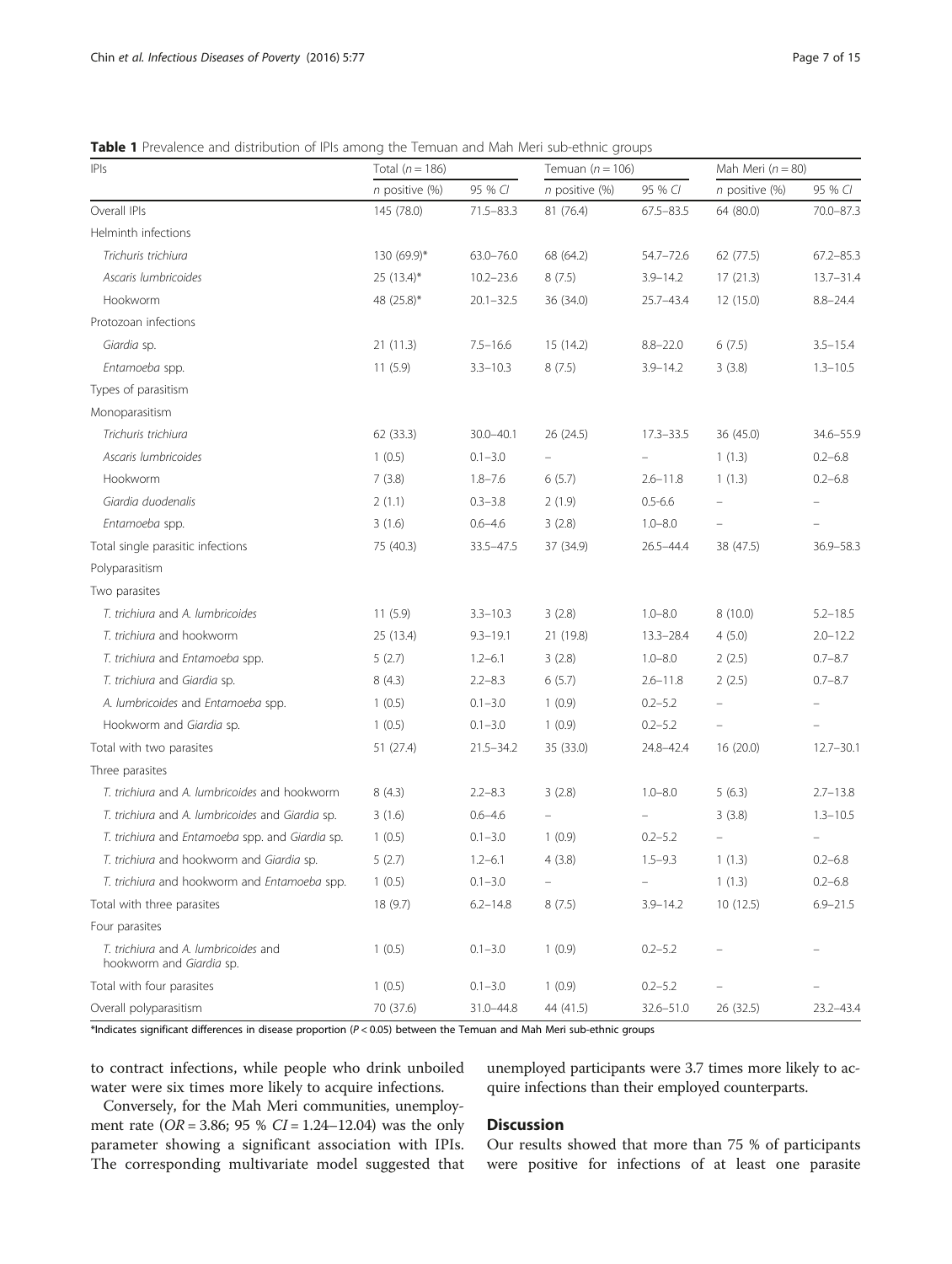| Intestinal parasites            | Total $(n = 186)$ |      | Temuan ( $n = 106$ ) |      | Mah Meri ( $n = 80$ ) |              |
|---------------------------------|-------------------|------|----------------------|------|-----------------------|--------------|
|                                 | $n$ positive      | $\%$ | $n$ positive         | %    | $n$ positive          | %            |
| Hookworm                        |                   |      |                      |      |                       |              |
| Necator americanus              | 38                | 20.4 | 29                   | 27.4 | 9                     | 11.3         |
| Ancylostoma ceylanicum          | 8                 | 4.3  | 5                    | 4.7  | 3                     | 3.8          |
| N. americanus and A. ceylanicum | $\mathcal{P}$     | 1.1  | 2                    | 1.9  | $\mathbf 0$           | $\mathbf{0}$ |
| Entamoeba spp.                  |                   |      |                      |      |                       |              |
| Entamoeba histolytica           |                   | 3.8  | 5                    | 4.7  | 2                     | 2.5          |
| Entamoeba dispar                |                   | 1.1  |                      | 0.9  |                       | 1.3          |
| E. histolytica and E. dispar    | 2                 | 1.1  | 2                    | 1.9  | $\mathbf{0}$          | $\mathbf{0}$ |
| Giardia sp.                     |                   |      |                      |      |                       |              |
| Giardia duodenalis              | 21                | 11.3 | 15                   | 14.2 | 6                     | 7.5          |

<span id="page-7-0"></span>Table 2 Molecular characterisation via PCR and distribution of parasites among the Temuan and Mah Meri sub-ethnic groups

species. Overall, T. trichiura infection was the most common IPI among both the Temuan and Mah Meri sub-ethnic groups. The observation that trichuriasis is the predominant IPI is consistent with previous reports (infection rate ~35.7–95.6 %) [\[5](#page-13-0), [8](#page-13-0), [9](#page-13-0), [13](#page-13-0), [15,](#page-13-0) [23\]](#page-14-0).

The major factor contributing to the high prevalence of trichuriasis in these indigenous populations may be attributed to the occurrence of superinfection, a phenomenon in which the host harbouring the parasite is re-infected with the identical parasite strain, especially when the existing STH control measures are ineffective against the infection [\[3](#page-13-0)]. The current treatment regime used for STH control is broad-spectrum anthelmintic drugs, namely albendazole and mebendazole [\[6](#page-13-0)]. However, numerous studies have indicated that a single dose (400 mg) of albendazole provided limited efficacy in the treatment of trichuriasis [\[6, 13](#page-13-0), [24\]](#page-14-0). Higher cure rates against trichuriasis can be obtained with a higher drug dosage, but this may lead to the emergence of drug resistance. The occurrence of potential resistance of T. trichiura to anthelmintic drugs has been highlighted in two intervention studies done in Malaysia [\[25, 26](#page-14-0)].

In recent years it has become apparent that ascariasis is the second most common IPI affecting indigenous populations, followed by hookworm infection [[8, 9, 15](#page-13-0)]. Similar trends of infections were found in the Mah Meri subethnic group in the current study. However, the reverse was observed for the Temuan sub-ethnic group. In fact, the prevalence of ascariasis among the Temuan subethnic group (7.5 %) was at the lower margin compared to other studies previously conducted in Temuan communities (4.7–36.9 %) [[9](#page-13-0), [13](#page-13-0), [15](#page-13-0), [27\]](#page-14-0). These outcomes could be attributed to the recent deworming programme in these communities, as reported by the respondents during the oral interview session. In addition, the difference might also be attributed to the variation in the larvae and egg load in the soil, which in turn correlates with soil moisture and relative atmosphere humidity [\[18,](#page-13-0) [28, 29](#page-14-0)]. Since the

prevalence of ascariasis is relatively higher in the Mah Meri communities, we speculate that the intensity of soil contamination with the Ascaris parasite is higher in this settlement. However, this hypothesis needs to be further confirmed by conducting detailed soil analyses.

In the present study, very high prevalence rates of hookworm infection were recorded in both the Temuan and Mah Meri sub-ethnic groups. The occurrence rate (15 %) for the Mah Meri sub-ethnic group was about four times higher compared to the 3.7 % reported by Ngui et al. [[9\]](#page-13-0), whilst for the Temuan sub-ethnic group, the prevalence recorded in this study (34.0 %) was approximately eight-fold higher than the findings of Lee et al. (4.1 %) [[13](#page-13-0)]. It is noteworthy that varying techniques employed in various studies may be accountable for the differences in the results. In this study, a more sensitive microscopic examination coupled with PCR techniques was used, while previous studies were concluded based solely on microscopic examination. In addition, it is worth highlighting that the majority of the infected participants were in the age group of above 15 years (data not shown) and this finding is in agreement with a previous study by Anuar et al. [\[15\]](#page-13-0). The high prevalence rate might be attributed to the fact that the most current hookworm deworming programmes have been targeting only school children [[30](#page-14-0)]. Hence, future implementation of deworming programmes should include adults who may not have access to treatment. In addition, the use of night soil may serve as a source for transmission of parasitic infections. Among the general population in Malaysia, the utilisation of night soil as fertiliser is not common, but it is a regular practice among the indigenous communities. This is because indigenous communities cannot afford to use commercial fertilisers to fertilise their crops. As a result, this practice eventually leads to contamination of agricultural land. Given that in many indigenous populations small farming activities are usually carried out in the vicinity of their homes, this contamination can easily spread to humans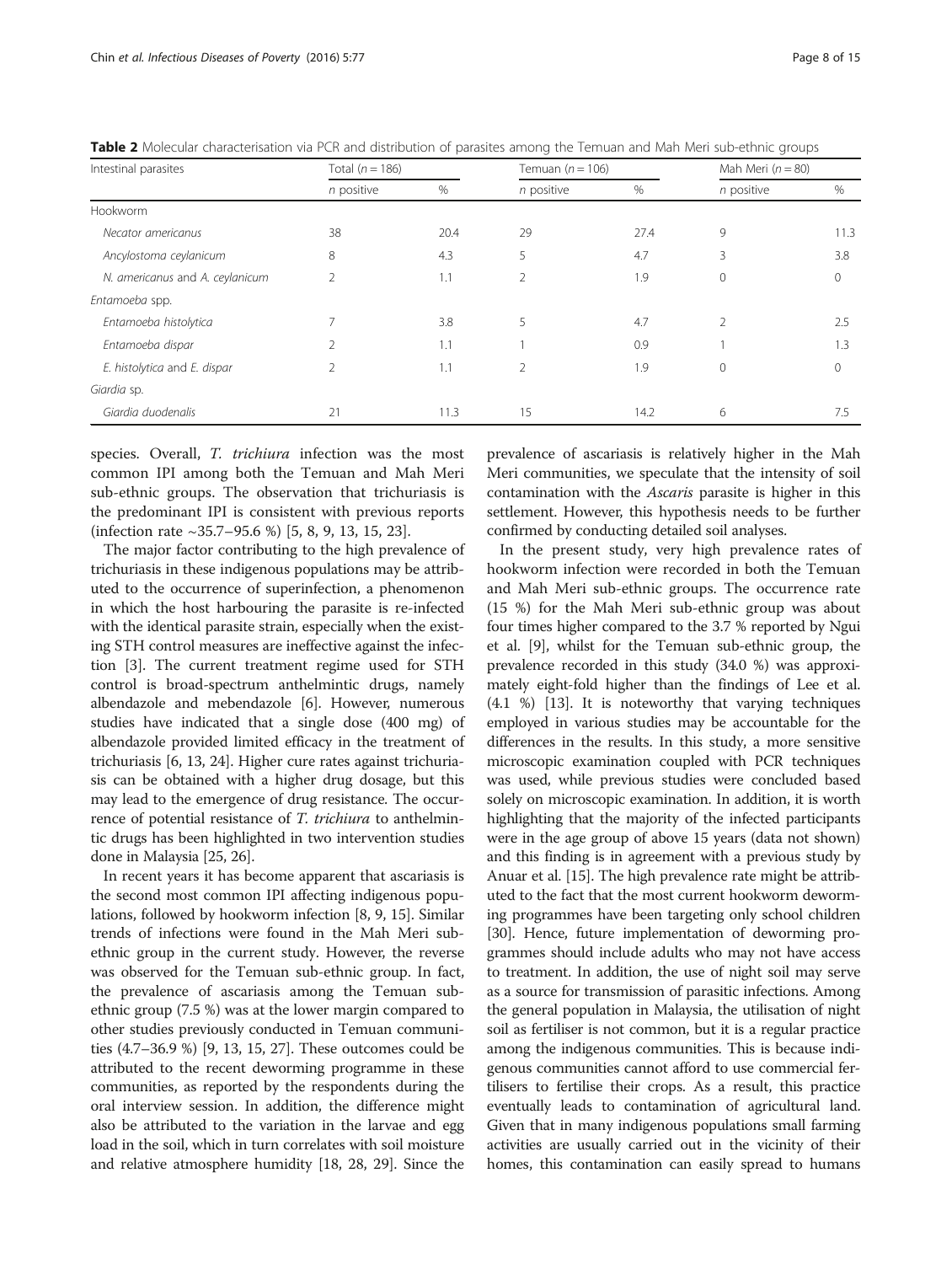| Risk factors                 | Total ( $n = 186$ ) |                             |                      | Temuan ( $n = 106$ ) |                 |                             |                        | Mah Meri ( $n = 80$ ) |                 |                             |                     |            |
|------------------------------|---------------------|-----------------------------|----------------------|----------------------|-----------------|-----------------------------|------------------------|-----------------------|-----------------|-----------------------------|---------------------|------------|
|                              | No.<br>examined     | Infected,<br>$n\frac{9}{6}$ | OR (95 % CI)         | $P$ -value           | No.<br>examined | Infected,<br>$n\frac{6}{6}$ | OR (95 % CI)           | $P-Value$             | No.<br>examined | Infected,<br>$n\frac{9}{6}$ | OR (95 % CI)        | $P$ -Value |
| Demographic factors          |                     |                             |                      |                      |                 |                             |                        |                       |                 |                             |                     |            |
| Sub-ethnic group             |                     |                             |                      |                      |                 |                             |                        |                       |                 |                             |                     |            |
| Temuan                       | 106                 | 81 (76.4)                   | $1.24(0.61 - 2.51)$  | 0.559                | N/A             | N/A                         | N/A                    | N/A                   | N/A             | N/A                         | N/A                 | N/A        |
| Mah Meri                     | 80                  | 64 (80.0)                   | $\overline{1}$       |                      | N/A             | N/A                         | N/A                    |                       | N/A             | N/A                         | N/A                 | N/A        |
| Age                          |                     |                             |                      |                      |                 |                             |                        |                       |                 |                             |                     |            |
| $<$ 15 years                 | 63                  | 52 (82.5)                   | $0.66(0.30-1.42)$    | 0.281                | 43              | 34 (79.1)                   | $0.78$ $(0.31 - 1.97)$ | 0.595                 | 20              | 18 (90.0)                   | $0.37(0.08 - 1.77)$ | 0.197      |
| $\geq$ 15 years              | 123                 | 93 (75.6)                   | $\overline{1}$       |                      | 63              | 47 (74.6)                   | $\overline{1}$         |                       | 60              | 46 (76.7)                   | $\overline{1}$      |            |
| Sex                          |                     |                             |                      |                      |                 |                             |                        |                       |                 |                             |                     |            |
| Female                       | 107                 | 84 (78.5)                   | $1.08(0.54 - 2.17)$  |                      | 63              | 47 (74.6)                   | $0.78(0.31 - 1.97)$    |                       | 44              | 37 (84.1)                   | $1.76(0.58 - 5.32)$ |            |
| Male                         | 79                  | 61 (77.2)                   | $\overline{1}$       | 0.834                | 43              | 34 (79.1)                   | $\overline{1}$         | 0.595                 | 36              | 27 (75.0)                   | $\overline{1}$      | 0.312      |
| Family size                  |                     |                             |                      |                      |                 |                             |                        |                       |                 |                             |                     |            |
| $\geq$ 5 members             | 120                 | 98 (81.7)                   | $1.80(0.89 - 3.65)$  |                      | 73              | 62 (84.9)                   | 4.15 (1.62-10.66)      |                       | 47              | 36 (76.6)                   | $0.58(0.18 - 1.88)$ |            |
| $<$ 5 members                | 66                  | 47 (71.2)                   | $\overline{1}$       | 0.100                | 33              | 19 (57.6)                   | $\overline{1}$         | 0.002                 | 33              | 28 (84.4)                   | $\overline{1}$      | 0.364      |
| Socio-economic factors       |                     |                             |                      |                      |                 |                             |                        |                       |                 |                             |                     |            |
| Education attainment         |                     |                             |                      |                      |                 |                             |                        |                       |                 |                             |                     |            |
| Informal education           | 34                  | 27 (79.4)                   | $1.11(0.45 - 2.77)$  | 0.821                | 24              | 18 (75.0)                   | $0.91(0.31 - 2.60)$    | 0.853                 | 10              | 9(90.0)                     | 2.46 (0.29-20.93)   | 0.398      |
| Formal education             | 152                 | $118(77.6)$ 1               |                      |                      | 82              | 63 (76.8)                   | $\overline{1}$         |                       | 70              | 55 (78.6)                   | $\mathbf{1}$        |            |
| Monthly household income     |                     |                             |                      |                      |                 |                             |                        |                       |                 |                             |                     |            |
| $<$ RM750                    | 132                 | 108 (81.8)                  | $2.07(1.00-4.27)$    | 0.047                | 62              | 50 (80.6)                   | $1.75(0.71 - 4.31)$    | 0.223                 | 70              | 58 (82.9)                   | 3.22 (0.79-13.19)   | 0.091      |
| $\geq$ RM750                 | 54                  | 37 (68.5)                   | $\overline{1}$       |                      | 44              | 31 (70.5)                   | $\overline{1}$         |                       | 10              | 6(60.0)                     | $\overline{1}$      |            |
| Employment status            |                     |                             |                      |                      |                 |                             |                        |                       |                 |                             |                     |            |
| Unemployed                   | 131                 | 106 (80.9)                  | $1.74(0.84 - 3.60)$  | 0.133                | 76              | 58 (76.3)                   | $0.98(0.36 - 2.66)$    | 0.969                 | 55              | 48 (87.3)                   | 3.86 (1.24-12.04)   | 0.016      |
| Employed                     | 55                  | 39 (70.9)                   | $\overline{1}$       |                      | 30              | 23 (76.7)                   | $\overline{1}$         |                       | 25              | 16 (64.0)                   | $\overline{1}$      |            |
| Presence of toilets          |                     |                             |                      |                      |                 |                             |                        |                       |                 |                             |                     |            |
| No                           | 35                  | 33 (94.3)                   | 5.75 (1.32-25.07)    | 0.010                | 21              | 19 (90.5)                   | 3.52 (0.76-16.33)      | 0.090                 | 14              | 14 (100.0)                  | N/A                 | N/A        |
| Yes                          | 151                 | $112(74.2)$ 1               |                      |                      | 85              | 62 (72.9)                   | $\overline{1}$         |                       | 66              | 50 (75.8)                   |                     |            |
| Water source                 |                     |                             |                      |                      |                 |                             |                        |                       |                 |                             |                     |            |
| Untreated water source       | 47                  | 44 (93.6)                   | $5.52(1.62 - 18.83)$ | 0.003                | 30              | 27 (90.0)                   | $3.67(1.01 - 13.34)$   | 0.038                 | 17              | 17 (100.0)                  | N/A                 | N/A        |
| Treated water source         | 139                 | 101(72.7)                   | $\overline{1}$       |                      | 76              | 54 (71.1)                   | $\overline{1}$         |                       | 63              | 47 (74.6)                   |                     |            |
| Presence of domestic animals |                     |                             |                      |                      |                 |                             |                        |                       |                 |                             |                     |            |

<span id="page-8-0"></span>Table 3 Univariate analysis of factors associated with IPIs among the Temuan and Mah Meri sub-ethnic groups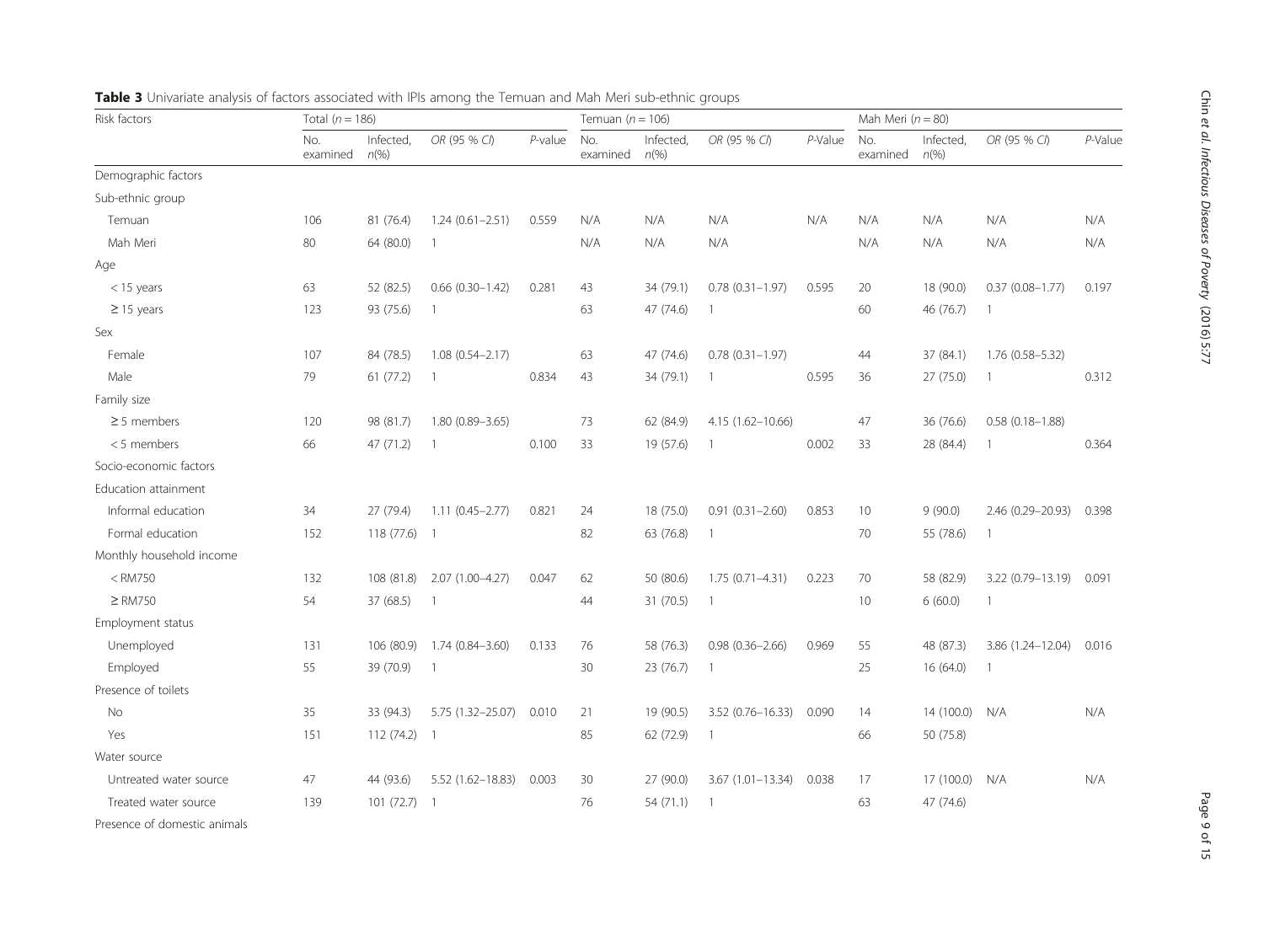| Yes                                                        | 113 | 84 (74.3)     | $0.57(0.27 - 1.21)$ | 0.138 | 69 | 49 (71.0)  | $0.38(0.13 - 1.12)$     | 0.074 | 44 | 35 (79.5) | $0.94(0.31 - 2.83)$  | 0.911 |
|------------------------------------------------------------|-----|---------------|---------------------|-------|----|------------|-------------------------|-------|----|-----------|----------------------|-------|
| <b>No</b>                                                  | 73  | 61 (83.6)     | $\overline{1}$      |       | 37 | 32 (86.5)  | $\overline{1}$          |       | 36 | 29 (80.6) | $\overline{1}$       |       |
| Personal hygiene factors                                   |     |               |                     |       |    |            |                         |       |    |           |                      |       |
| Boiling water before drinking                              |     |               |                     |       |    |            |                         |       |    |           |                      |       |
| No                                                         | 60  | 53 (88.3)     | $2.80(1.16 - 6.75)$ | 0.018 | 33 | 31 (93.9)  | 7.13 (1.57-32.37)       | 0.004 | 27 | 22 (81.5) | $1.15(0.36 - 3.74)$  | 0.813 |
| Yes                                                        | 126 | 92 (73.0)     | $\overline{1}$      |       | 73 | 50 (68.5)  | $\overline{1}$          |       | 53 | 42 (79.2) | $\overline{1}$       |       |
| Eating with bare hands                                     |     |               |                     |       |    |            |                         |       |    |           |                      |       |
| Yes                                                        | 173 | 134 (77.5)    | $0.63(0.13 - 2.94)$ | 0.548 | 98 | 74 (75.5)  | $0.44(0.05 - 3.76)$     | 0.442 | 75 | 60 (80.0) | $1.00(0.10 - 9.61)$  | 1.000 |
| No                                                         | 13  | 11 (84.6)     | $\overline{1}$      |       | 8  | 7(87.5)    | $\overline{1}$          |       | 5  | 4(80.0)   | $\overline{1}$       |       |
| Wearing shoes outside                                      |     |               |                     |       |    |            |                         |       |    |           |                      |       |
| <b>No</b>                                                  | 48  | 46 (95.8)     | $9.06(2.10-39.15)$  | 0.001 | 26 | 26 (100.0) | N/A                     | N/A   | 22 | 20 (90.9) | $3.18(0.66 - 15.34)$ | 0.133 |
| Yes                                                        | 138 | 99 (71.7)     | $\overline{1}$      |       | 80 | 55 (68.8)  |                         |       | 58 | 44 (75.9) | -1                   |       |
| Washing hands after contact with soil                      |     |               |                     |       |    |            |                         |       |    |           |                      |       |
| No                                                         | 52  | 47 (90.4)     | 3.45 (1.27-9.37)    | 0.011 | 21 | 21 (100.0) | N/A                     | N/A   | 31 | 26 (83.9) | $1.51(0.47 - 4.85)$  | 0.491 |
| Yes                                                        | 134 | 98 (73.1)     | $\overline{1}$      |       | 85 | 60 (70.5)  |                         |       | 49 | 38 (77.6) | $\overline{1}$       |       |
| Washing hands before eating                                |     |               |                     |       |    |            |                         |       |    |           |                      |       |
| No                                                         | 49  | 45 (91.8)     | 4.16 (1.40-12.38)   | 0.006 | 20 | 20 (100.0) | N/A                     | N/A   | 29 | 25 (86.2) | $1.92(0.56 - 6.63)$  | 0.295 |
| Yes                                                        | 137 | 100 (73.0)    | $\overline{1}$      |       | 86 | 61 (70.9)  |                         |       | 51 | 39 (76.5) | $\overline{1}$       |       |
| Washing hands before cooking                               |     |               |                     |       |    |            |                         |       |    |           |                      |       |
| No                                                         | 34  | 30 (88.2)     | 2.41 (0.80-7.30)    | 0.110 | 14 | 14 (100.0) | N/A                     | N/A   | 20 | 16 (80.0) | $1.00(0.28 - 3.54)$  | 1.000 |
| Yes                                                        | 152 | $115(75.7)$ 1 |                     |       | 92 | 67 (72.8)  |                         |       | 60 | 48 (80.0) | $\mathbf{1}$         |       |
| Washing hands after defecation                             |     |               |                     |       |    |            |                         |       |    |           |                      |       |
| No                                                         | 60  | 56 (93.3)     | 5.82 (1.97-17.21)   | 0.000 | 27 | 27 (100.0) | N/A                     | N/A   | 33 | 29 (87.9) | 2.49 (0.72-8.54)     | 0.140 |
| Yes                                                        | 126 | 89 (70.6)     |                     |       | 79 | 54 (68.4)  |                         |       | 47 | 35 (74.5) | $\mathbf{1}$         |       |
| Washing hands after having contact<br>with animals         |     |               |                     |       |    |            |                         |       |    |           |                      |       |
| No                                                         | 37  | 32 (86.5)     | $2.04(0.74 - 5.62)$ | 0.162 | 14 | 13 (92.9)  | 4.59 (0.57-36.97) 0.120 |       | 23 | 19 (82.6) | $1.27(0.36 - 4.43)$  | 0.711 |
| Yes                                                        | 149 | 113(75.8)     | $\overline{1}$      |       | 92 | 68 (73.9)  | $\overline{1}$          |       | 57 | 45 (78.9) | $\overline{1}$       |       |
| Consumption of anthelmintic drugs<br>in the past 12 months |     |               |                     |       |    |            |                         |       |    |           |                      |       |
| <b>No</b>                                                  | 141 | 112 (79.4)    | $1.40(0.65 - 3.05)$ | 0.390 | 69 | 53 (76.8)  | $1.07(0.42 - 2.72)$     | 0.896 | 72 | 59 (81.9) | 2.27 (0.58-12.86)    | 0.192 |
| Yes                                                        | 45  | 33 (73.3)     | $\overline{1}$      |       | 37 | 28 (75.7)  | $\overline{1}$          |       | 8  | 5(62.5)   | $\mathbf{1}$         |       |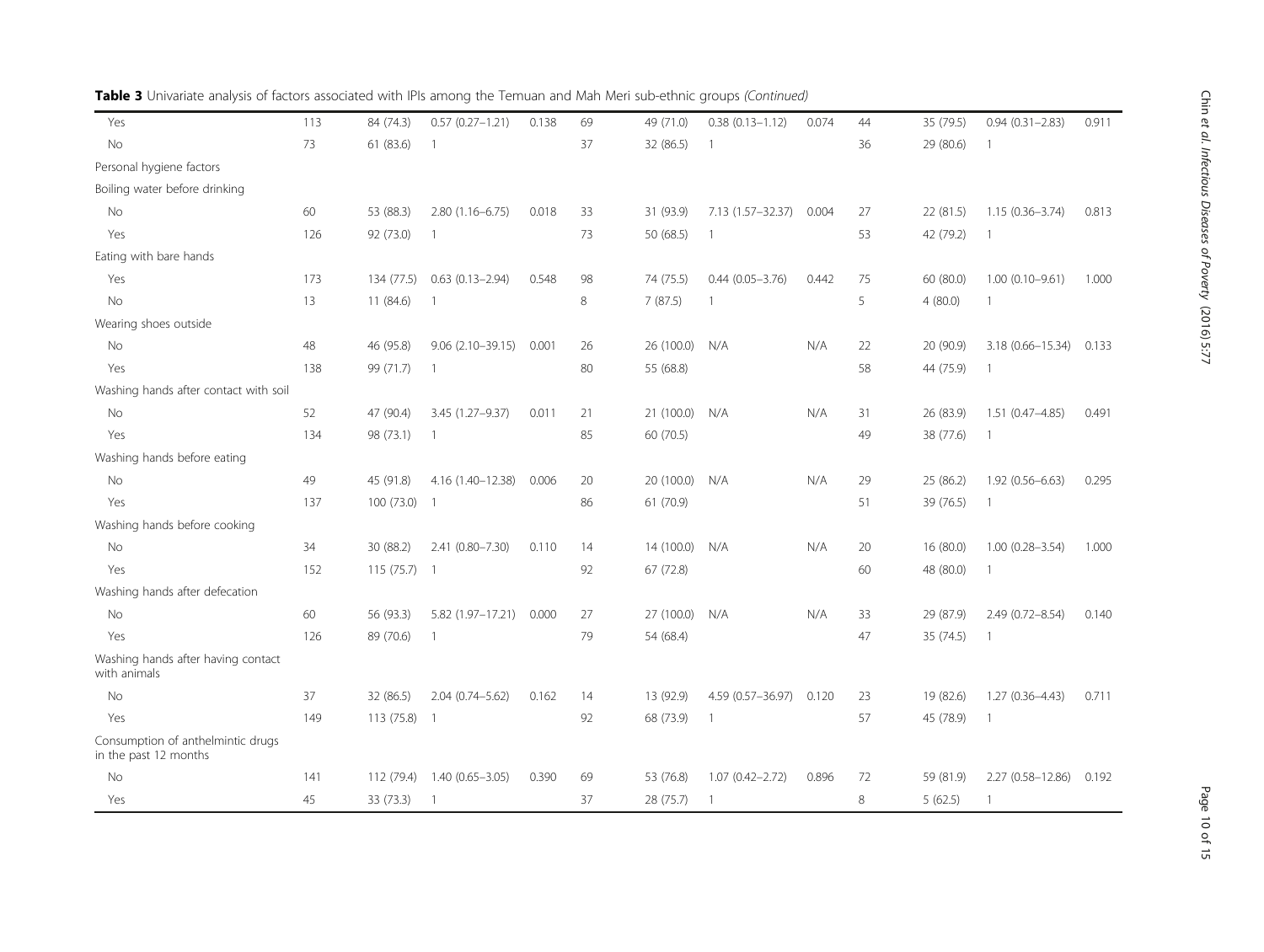<span id="page-10-0"></span>Table 4 Multivariate analysis of risk factors associated with parasitic infections among indigenous communities

| Risk factors                                                                                                              | Adjusted OR 95 % CI |                      |       | P-value of Full model P-value of Forward selection model |
|---------------------------------------------------------------------------------------------------------------------------|---------------------|----------------------|-------|----------------------------------------------------------|
| A) Overall                                                                                                                |                     |                      |       |                                                          |
| Demographic factor                                                                                                        |                     |                      |       |                                                          |
| Family size (≥5 members)                                                                                                  | 1.55                | $0.68 - 3.57$        | 0.300 |                                                          |
| Socio-economic factors                                                                                                    |                     |                      |       |                                                          |
| Monthly household income ( <rm750)< td=""><td>1.54</td><td><math>0.66 - 3.57</math></td><td>0.318</td><td></td></rm750)<> | 1.54                | $0.66 - 3.57$        | 0.318 |                                                          |
| Unemployed                                                                                                                | 1.18                | $0.50 - 2.82$        | 0.703 |                                                          |
| Without toilet                                                                                                            | 3.79                | $0.67 - 21.36$       | 0.132 |                                                          |
| Untreated water source                                                                                                    | 3.66                | $0.92 - 14.53$       | 0.066 | $0.007*$                                                 |
| Presence of domestic animals                                                                                              | 0.97                | $0.38 - 2.48$        | 0.955 |                                                          |
| Personal hygiene factors                                                                                                  |                     |                      |       |                                                          |
| Not boiling water before consumption                                                                                      | 1.60                | $0.57 - 4.46$        | 0.372 |                                                          |
| Not wearing shoes outside of home                                                                                         | 6.09                | 1.04-35.71           | 0.045 | $0.014*$                                                 |
| Not washing hands after contact with soil                                                                                 | 1.89                | $0.09 - 38.24$ 0.678 |       |                                                          |
| Not washing hands before eating                                                                                           | 1.74                | $0.13 - 23.69$       | 0.677 |                                                          |
| Not washing hands before cooking                                                                                          | 0.13                | $0.01 - 2.56$        | 0.179 |                                                          |
| Not washing hands after defecation                                                                                        | 9.94                | 1.03-95.79           | 0.047 | $0.009*$                                                 |
| Not washing hands after contact with animals                                                                              | 0.25                | $0.02 - 2.58$        | 0.243 |                                                          |
| B) Temuan sub-ethnic group                                                                                                |                     |                      |       |                                                          |
| Demographic factor                                                                                                        |                     |                      |       |                                                          |
| Family size $(25$ members)                                                                                                | 3.44                | $1.21 - 9.80$        | 0.021 | $0.012*$                                                 |
| Socio-economic factors                                                                                                    |                     |                      |       |                                                          |
| Monthly household income ( <rm750)< td=""><td>2.02</td><td><math>0.67 - 6.06</math></td><td>0.211</td><td></td></rm750)<> | 2.02                | $0.67 - 6.06$        | 0.211 |                                                          |
| Without toilet                                                                                                            | 1.63                | $0.26 - 10.43$       | 0.604 |                                                          |
| Untreated water source                                                                                                    | 0.95                | $0.19 - 4.86$        | 0.950 |                                                          |
| Presence of domestic animals                                                                                              | 0.34                | $0.09 - 1.31$        | 0.117 |                                                          |
| Personal hygiene factors                                                                                                  |                     |                      |       |                                                          |
| Not boiling water before consumption                                                                                      | 5.96                | $1.20 - 29.52$       | 0.029 | $0.023*$                                                 |
| Not washing hands after contact with animals                                                                              | 3.95                | $0.42 - 37.63$ 0.232 |       |                                                          |
| C) Mah Meri sub-ethnic group                                                                                              |                     |                      |       |                                                          |
| Demographic factor                                                                                                        |                     |                      |       |                                                          |
| Age (<15 years old)                                                                                                       | 0.87                | $0.13 - 6.03$        | 0.887 |                                                          |
| Socioeconomic factors                                                                                                     |                     |                      |       |                                                          |
| Unemployed                                                                                                                | 3.52                | $0.93 - 13.26$       | 0.063 | $0.020*$                                                 |
| Monthly household income ( <rm750)< td=""><td>1.31</td><td><math>0.22 - 7.94</math></td><td>0.769</td><td></td></rm750)<> | 1.31                | $0.22 - 7.94$        | 0.769 |                                                          |
| Personal hygiene factors                                                                                                  |                     |                      |       |                                                          |
| Not wearing shoes when outside home                                                                                       | 1.59                | $0.23 - 10.93$       | 0.635 |                                                          |
| Not washing hands after defecation                                                                                        | 2.71                | $0.69 - 10.65$       | 0.154 |                                                          |
| Not consuming anthelmintic drugs in the past 12 months                                                                    | 2.23                | 0.29-16.88 0.439     |       |                                                          |

\*Indicates significant risk factors associated with parasitic infections determined using the forward selection model

[[5\]](#page-13-0). The association between using night soil and the increased transmission of parasitic infections has been recorded in several studies [\[5,](#page-13-0) [31, 32\]](#page-14-0). In the present study, approximately 70 % of participants admitted to walking barefoot whilst conducting activities outdoors and this habit may serve as a mechanism for acquiring diseases

such as hookworm infections, as the infective stage of a hookworm (i.e., larva) can penetrate through human skin.

In addition, two hookworm species, namely N. americanus and A. ceylanicum, were discovered in this study via molecular characterisation. N. americanus was found to be the most common hookworm species infecting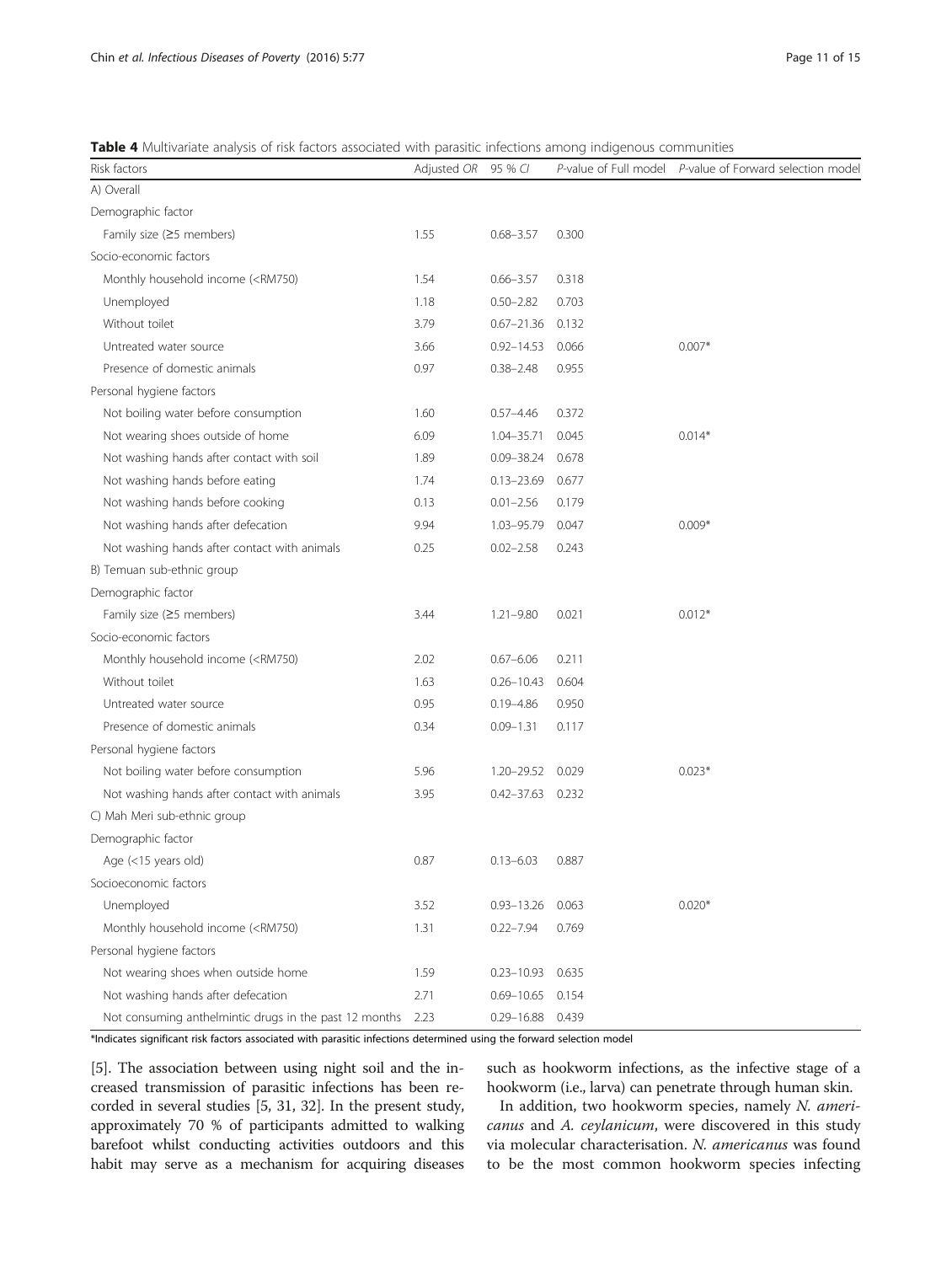both sub-ethnic groups and the findings were in concordance with previous studies [\[18,](#page-13-0) [33](#page-14-0), [34](#page-14-0)]. However, the presence of A. ceylanicum in the current study demonstrated that zoonotic transmission of parasites may have occurred as animals, particularly dogs and cats, are natural reservoirs for this parasite [\[35](#page-14-0)]. In recent years, zoonotic significance of A. ceylanicum infections in humans have been reported in Asian countries such as India, Thailand, Malaysia, Laos and Cambodia [\[18,](#page-13-0) [36](#page-14-0), [37\]](#page-14-0). In the current study, more than 50 % of participants from each sub-ethnic group kept dogs or cats as pets. The close relationship with animals, poor hygiene and negligible veterinary care contribute to higher risks of zoonotic transmission of A. ceylanicum. Furthermore, it was surprising that co-infections of N. americanus with A. ceylanicum were detected among the Temuan community as individuals with stable chronic infections with anthroponotic hookworm have been known to be less susceptible to another closely related species, in this case the A. ceylanicum hookworm [[36](#page-14-0), [37](#page-14-0)]. Nevertheless, a similar observation of co-infection with closely related parasites was noted by Ngui et al. [\[18](#page-13-0)]. Although the underlying cause and clinical significance of the disease remains unexplored, the occurrence of the A. ceylanicum infection should be a public health concern.

In Malaysia, protozoan infections have frequently been reported among indigenous communities due to poverty and lack of proper basic amenities, especially a municipal water system, in these communities. Over the past decade, the prevalence of Giardia infection ranged from 2.0 to 29.2 %, while E. histolytica/dispar infections varied from around 1.0 to 18.5 % among rural communities [\[6](#page-13-0), [23\]](#page-14-0). In this study, the prevalence of both giardiasis (14.2 %) and amoebiasis (7.5 %) among the Temuan communities were approximately two folds higher in comparison with the Mah Meri communities. To our best knowledge, the protozoan parasitic infection status for the Mah Meri sub-ethnic group has not been reported before. Although the current prevalence among the Mah Meri sub-ethnic group was relatively low compared to the overall indigenous population, the presence of pathogenic E. histolytica and G. duodenalis parasites in these communities is noteworthy. From the molecular differentiation of *Entamoeba* spp., pathogenic *E. histoly*tica was the most prevalent Entamoeba spp. found among the Temuan sub-ethnic group (i.e. 7 out of 8 *Ent*amoeba spp. positive samples). E. histolytica and G. duodenalis are the prevailing human pathogens that cause diarrhoea among infected individuals [\[27](#page-14-0), [38\]](#page-14-0). In the current study, the majority of Temuan communities' homes were connected to treated water supplies, but there were still some Temuan participants who were dependent on river water for daily basic activities such as drinking, bathing and washing. Thus, the usage of

untreated water could be a factor contributing to widespread infections in these communities. Moreover, defecating at the site of the stream was also a common practice in the communities, especially among children [[27\]](#page-14-0). As a result, the runoff of slurries and sewage sludge into rivers eventually leads to heavy contamination of water sources with Giardia sp., Entamoeba spp. and other pathogenic parasites, viruses and bacteria [[39\]](#page-14-0).

The present study also investigated polyparasitism among indigenous populations, as this aspect is frequently ignored in epidemiological surveys. Most available studies routinely focused on the prevalence and burden of disease of individual parasites, but overlooked the special characteristic of polyparasitism and the interactions between concurrently present parasites [\[11](#page-13-0)]. Current findings showed that polyparasitism was highly prevalent among indigenous populations, with nearly half of Temuan participants (41.5 %) and 32.5 % of Mah Meri participants suffering from polyparasitism. According to previous studies, the majority of polyparasitism incidents involved double and triple infections [[5](#page-13-0), [40](#page-14-0), [41\]](#page-14-0). In the present study, both Temuan and Mah Meri participants recorded higher prevalence rates of double infections. In general, co-infection of T. trichiura with A. lumbricoides was most prevalent (10 %) among the Mah Meri participants, with similar outcomes also reported by Al-Delaimy et al. [\[5\]](#page-13-0). This can be attributed to the common route of transmission (i.e. faecal-oral route), especially when people do not practice proper personal hygiene practices [[42](#page-14-0)]. In contrast, co-infection of T. trichiura with hookworm (19.8 %) was most common among the Temuan sub-ethnic group and this can be explained by the high hookworm infection rate reported in these communities.

The prevalence rates of other combinations of parasitic infections such as STH with G. duodenalis or Entamoeba spp. were also high among the participants. Our observations are in line with a previous study by Al-Delaimy et al. [\[5](#page-13-0)], in which co-infection of three main STH species (T. trichiura, A. lumbricoides and hookworm) was the most common triple infection, as also seen in the Mah Meri sub-ethnic group in the current study. Interestingly, one Temuan participant harboured four parasites concurrently. These findings imply that indigenous populations' environments are heavily contaminated with parasites, with poor knowledge, attitude and practices further aggravating the situation.

Polyparasitism is not merely a marker for poor sanitation and poverty but its prevalence rates are crucial to know, as individuals with multiple infections may suffer from multiple morbidity and increased susceptibility to other infections [[5](#page-13-0)]. For instance, multiple intestinal helminth infections were found to increase the likelihood of malaria episodes and co-infection of Plasmodium-hookworm further exacerbates iron-deficiency anaemia [\[10](#page-13-0), [43](#page-14-0)]. Besides this, competition for nutrients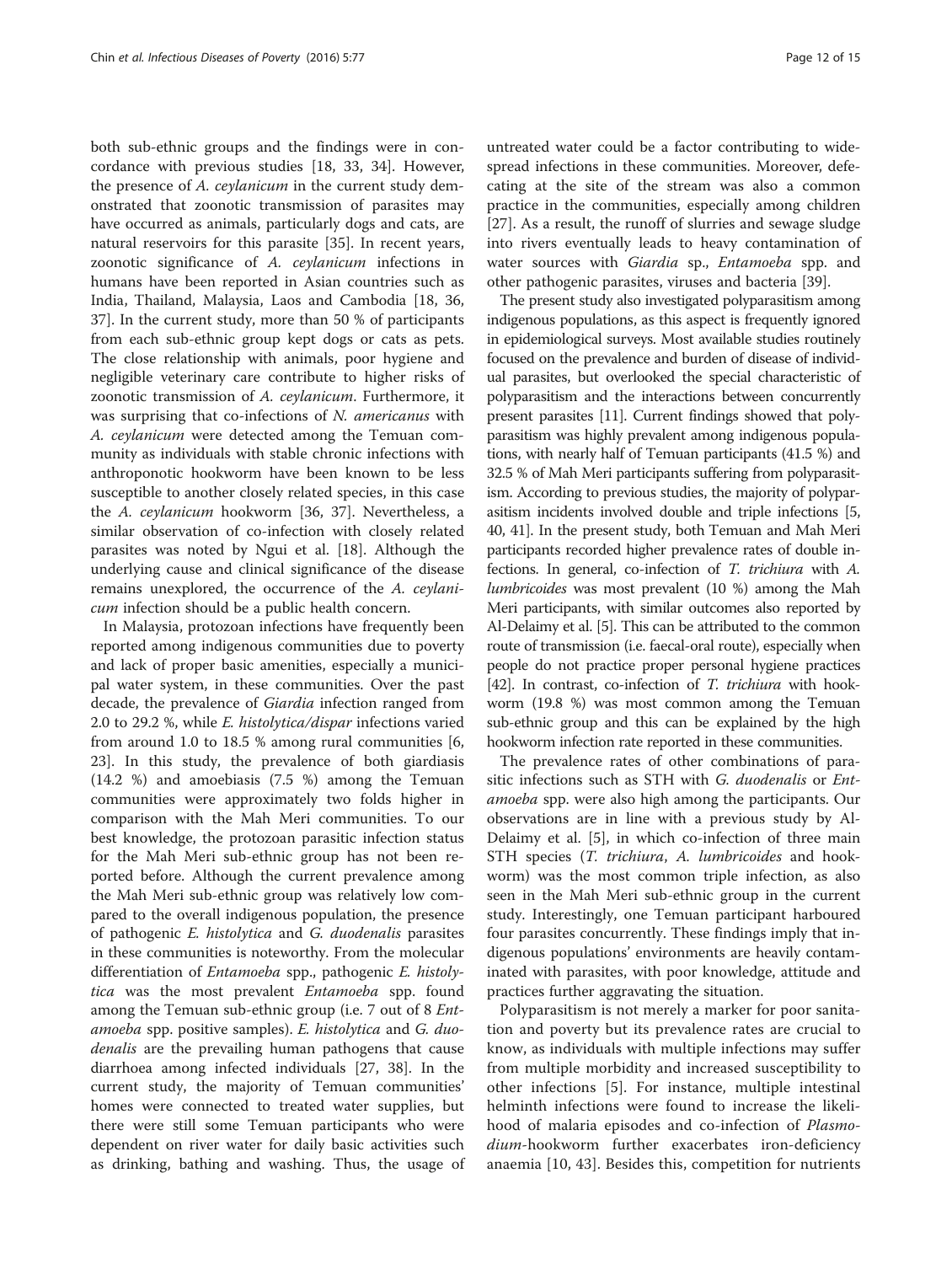among intestinal parasites may also be present in individuals with polyparasitism, leading to malnutrition and irreparable damage to the host's cognitive and physical development [\[40\]](#page-14-0). Jardim-Botelho et al. [[44\]](#page-14-0) demonstrated that children with both A. lumbricoides and hookworm infections performed poorer in a cognitive test, while Saldiva et al. [[45](#page-14-0)] reported that children who harboured a concomitant infection with A. lumbricoides and T. trichiura were at higher risk of stunting. Since nearly half of the participants with polyparasitism in our study were of younger age (below 15 years old) (data not show), it is crucial to continue investigating incidences of polyparasitism for better disease management planning.

The current study also investigated risk factors for IPIs. A large family size was identified as the major risk factor responsible for the continuous transmission of IPIs among Temuan communities. A similar observation was previously reported by Anuar et al. [\[15\]](#page-13-0) and Nasr et al. [\[8\]](#page-13-0). This factor may be attributed to overcrowded household conditions and close contact with family members, which can increase the risk of intra-family transmission. Moreover, the presence of infected family members also elevates the risk of parasitic infections due to the horizontal spread or focal transmission of disease among family members [[8](#page-13-0)]. In the same vein, we also found that there was a significant association between IPIs and consumption of unboiled drinking water among Temuan communities. The association between transmission of IPIs and drinking unboiled water has been well documented, especially for Giardia and Cryptosporidium parasites [[27](#page-14-0), [46](#page-14-0)]. Moreover, outbreaks of waterborne diseases due to the drinking of contaminated water have been reported elsewhere [[27](#page-14-0)].

With regards to the Mah Meri sub-ethnic group, the unemployment rate was the only significant factor found to be associated with IPIs. In the current study, the majority of Mah Meri participants were children and housewives. Children usually spend most of their time playing outside, while housewives may engage in household chores in and around the house. Since the environment of the house may be heavily contaminated with parasites, these groups are likely to have a higher chance of acquiring an infection.

Besides the factors mentioned above, inadequate knowledge and awareness of hygiene among the indigenous communities such as using untreated water, infrequent use of footwear and not washing hands especially after defecation further predisposes them to IPIs. Preventive measures such as health education campaigns for children should be implemented to ensure proper habits are instilled early. In Malaysia, a well-planned health education programme for indigenous communities is still not available, leading to a low level of knowledge and an indifferent attitude towards the prevention of parasitic infections [\[47](#page-14-0)]. Nevertheless, an isolated success story of reducing transmission of IPIs via a trial health education learning package has been reported by Al-Delaimy et al. [\[48\]](#page-14-0). Their findings are consistent with health education projects conducted in Seychelles, Peruvian Amazon and China [[49](#page-14-0)–[51](#page-14-0)]. The success that has been achieved from this trial and other projects could serve as a benchmark for the implementation of active health education programmes in the future.

We acknowledge some limitations of the current study. First and foremost, the prevalence of IPIs in this study was solely based on a single faecal sample examination rather than the ideal three consecutive sample collections. This was due to limited resources and cultural beliefs of some indigenous people who refused to give faecal samples. Therefore, we may have underestimated the actual prevalence due to the intermittent nature of cyst excretion in the faeces. Nevertheless, a more sensitive diagnostic protocol, which is the PCR, was conducted to increase detection limits of parasitic infections. Furthermore, the indigenous communities that we covered in the present study were mainly from suburban areas. There are many indigenous villages located in deeply remote areas that are difficult to access and they were therefore not included in our study. Moreover, collection of animal samples was not included in this study and thus we were unable to estimate the prevalence of IPIs among domestic animals. Future studies involving both animal and human samples are crucial to evaluate the zoonotic transmission of IPIs, particularly hookworm infection to humans. These findings will eventually generate a better understanding of disease transmission and prevention.

#### Conclusion

In conclusion, our findings suggest that there is a substantial proportion of polyparasitism among both the Mah Meri and Temuan sub-ethnic groups. Given that the epidemiological understanding of polyparasitism is still in its infancy, it is crucial to investigate the impact of co-morbidities in these populations. Moreover, the distribution and prevalence of monoparasitism and polyparasitism across different sub-ethnic groups of indigenous populations should be taken into consideration during the planning and implementation of control measures in order to address the needs of various sub-ethnic groups. Although the current study did not show significant differences of monoparasitism and polyparasitism between the Temuan and Mah Meri sub-ethnic groups, future studies should include other sub-ethnic groups as well, as the indigenous communities of Malaysia are heterogeneous in their levels of education, lifestyles and hygiene practices. Additionally, the findings that both the Mah Meri and Temuan indigenous communities harboured high levels of overall parasitic infections highlights the urgent need for disease control measures, such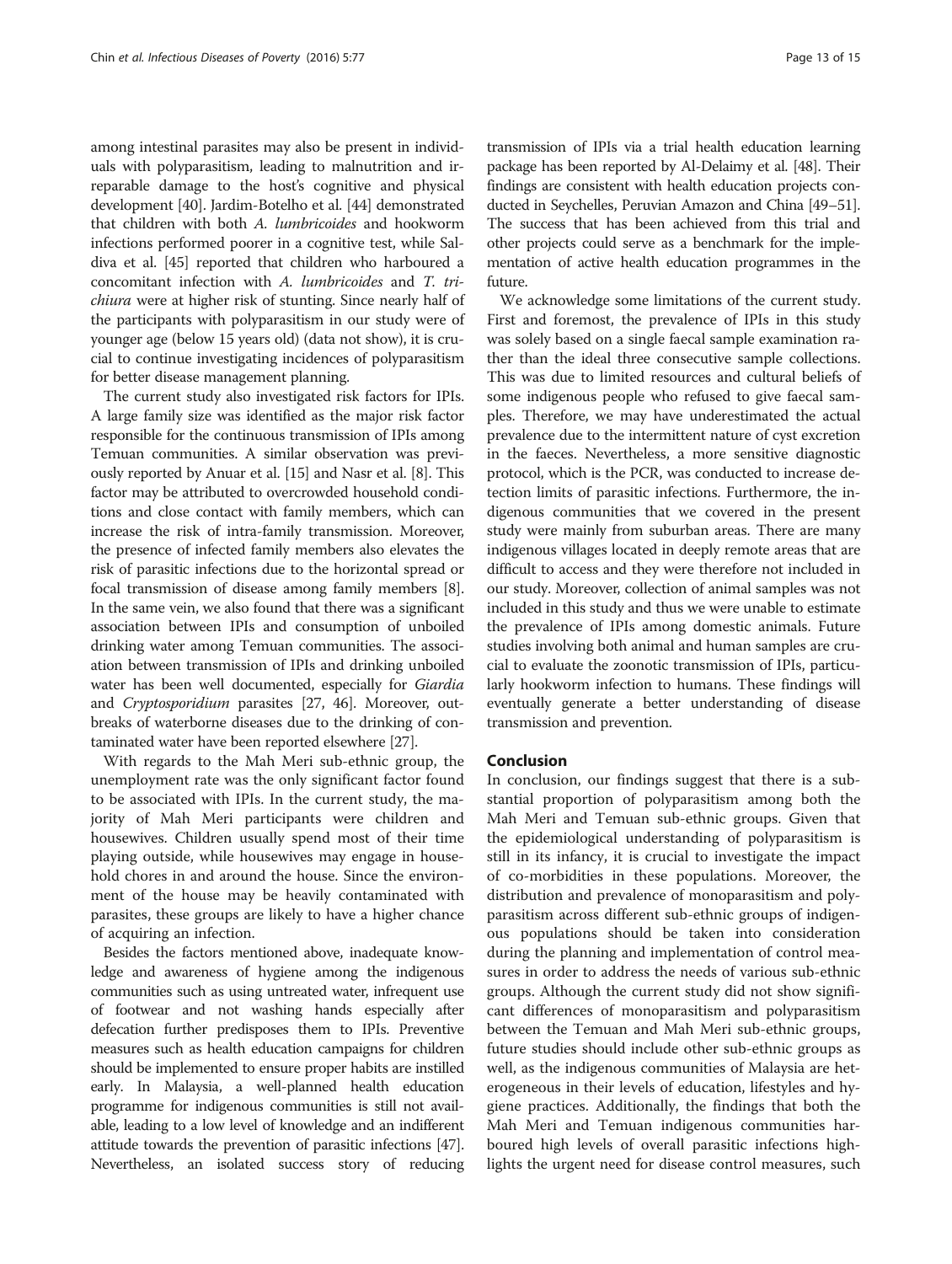<span id="page-13-0"></span>as periodic chemotherapy, provision of safe water and improved sanitation. To consolidate and ascertain longterm sustainability of disease control, greater efforts are required to instil understanding of personal hygiene and health education among indigenous people in order to enhance their knowledge and awareness about the transmission and prevention of these infections.

#### Additional files

[Additional file 1:](dx.doi.org/10.1186/s40249-016-0168-z) Multilingual abstract in the five official working languages of the United Nations. (PDF 464 kb)

[Additional file 2: Additional tables. Table S1.](dx.doi.org/10.1186/s40249-016-0168-z) General characteristics of indigenous communities who participated in this study. Table S2. Predictive power of the enter and forward selection logistic regression model. (PDF 175 kb)

#### Abbreviations

CI, confidence interval; IPI, intestinal parasitic infection; IQR, interquartile range; JAKOA, Department of Orang Asli Development; LR, likelihood ratio; OR, odds ratio; PCR, polymerase chain reaction; STH, soil-transmitted helminth.

#### Acknowledgements

The authors would like to acknowledge JAKOA at the Ministry of Rural and Regional Development, Kuala Lumpur, for their generous cooperation during this study. Thanks also are indebted to the participants for their voluntary involvement in this study. Special thanks go to the late Dr Arine Fadzlun, Mr Saidon Ishak and Mr Kayin Chan for their valuable assistance during the fieldwork. Special gratitude is extended to Mr Hany Sady for his guidance on the microscopic identification of parasites. The research was financially supported by the University of Malaya Research Grant (RG494-13HTM) and the University of Malaya Postgraduate Research Grant (PG032-2014B).

#### Authors' contributions

YALL and KHC conceived and designed the experiments. YTC, SCL, MZT and VWYS carried out the sample collection and acquisition of data. YTC performed the experiments. CSJT, IKSY and SCL provided technical input on the experiments. YTC prepared the paper. YTC, CWC, YALL, KHC, CSJT and IKSY contributed to the data analysis, data interpretation and critically revised the paper. All authors have read and approved the final paper.

#### Competing interests

The authors declare that they have no competing interests.

#### Ethics approval and consent to participate

Prior to the commencement of this study, the study protocol (reference number: 943.14) was reviewed and approved by the Medical Ethics Committee of the University of Malaya Medical Centre. JAKOA also approved the fieldwork.

Before participating in the study, the village authorities and villagers were given detailed explanations about the objectives and methodologies of this research. Participation was voluntary and participants could withdraw from the study at any time without needing to indicate a reason. Participants were also informed that their identities and personal information would be kept strictly confidential. If they agreed to participate, their consent was taken either in written form (signed) or thumbprinted (for those who are illiterate). For children who were under 12 years of age, written or thumbprinted informed consent was obtained from their parents or guardians on their behalf.

#### Author details

<sup>1</sup>Department of Biomedical Science, Faculty of Medicine, University of Malaya, 50603 Kuala Lumpur, Malaysia. <sup>2</sup>Department of Parasitology, Faculty of Medicine, University of Malaya, 50603 Kuala Lumpur, Malaysia. <sup>3</sup>Department of Life Sciences, School of Pharmacy, International Medical University, 57000 Kuala Lumpur, Malaysia. <sup>4</sup>Department of Medical

Microbiology, Faculty of Medicine, University of Malaya, 50603 Kuala Lumpur, Malaysia.

#### Received: 9 October 2015 Accepted: 6 July 2016 Published online: 18 July 2016

#### References

- 1. World Health Organization: Soil-transmitted helminth infections. Fact sheet no. 366 updated May 2015. [http://www.who.int/mediacentre/factsheets/](http://www.who.int/mediacentre/factsheets/fs366/en/) [fs366/en/.](http://www.who.int/mediacentre/factsheets/fs366/en/) Accessed 11 July 2015.
- 2. Ahmed A, Al-Mekhlafi HM, Surin J. Epidemiology of soil-transmitted helminthiases in Malaysia. Southeast Asian J Trop Med Public Health. 2011; 42:527–38.
- 3. Ng JV, Belizario Jr VY, Claveria FG. Determination of soil-transmitted helminth infection and its association with hemoglobin levels among Aeta schoolchildren of Katutubo Village in Planas, Porac, Pampanga. Phil Sci Lett. 2014;7:73–80.
- 4. Mikkelsen C. The Indigenous World 2015. Copenhagen: International Work Group For Indigenous Affairs; 2015. p. 271–8.
- 5. Al-Delaimy AK, Al-Mekhlafi HM, Nasr NA, Sady H, Atroosh WM, Nashiry M, et al. Epidemiology of intestinal polyparasitism among Orang Asli school children in rural Malaysia. PLoS Negl Trop Dis. 2014;8:e3074.
- 6. Ngui R, Ishak S, Chuen CS, Mahmud R, Lim YAL. Prevalence and risk factors of intestinal parasitism in rural and remote West Malaysia. PLoS Negl Trop Dis. 2011;5:e974.
- 7. Ahmed A, Al-Mekhlafi HM, Choy SH, Ithoi I, Al-Adhroey AH, Abdulsalam AM, et al. The burden of moderate-to-heavy soil-transmitted helminth infections among rural malaysian aborigines: an urgent need for an integrated control programme. Parasit Vectors. 2011;4:242.
- 8. Nasr NA, Al-Mekhlafi HM, Ahmed A, Roslan MA, Bulgiba A. Towards an effective control programme of soil-transmitted helminth infections among Orang Asli in rural Malaysia. Part 1: prevalence and associated key factors. Parasit Vectors. 2013;6:27.
- 9. Ngui R, Aziz S, Chua KH, Aidil RM, Lee SC, Tan TK, et al. Patterns and risk factors of soil-transmitted Helminthiasis among Orang Asli subgroups in Peninsular Malaysia. Am J Trop Med Hyg. 2015;93:361–70.
- 10. Pullan R, Brooker S. The health impact of polyparasitism in humans: are we under-estimating the burden of parasitic diseases? Parasitology. 2008;135:783–94.
- 11. Steinmann P, Utzinger J, Du ZW, Zhou XN. Multiparasitism a neglected reality on global, regional and local scale. Adv Parasitol. 2010;73:21–50.
- 12. Chong CW, Ahmad AF, Lim YAL, Teh CS, Yap IK, Lee SC, et al. Effect of ethnicity and socioeconomic variation to the gut microbiota composition among pre-adolescent in Malaysia. Sci Rep. 2015;5:13338.
- 13. Lee SC, Ngui R, Tan TK, Muhammad Aidil R, Lim YAL. Neglected tropical diseases among two indigenous subtribes in peninsular Malaysia: highlighting differences and co-infection of helminthiasis and sarcocystosis. PLoS One. 2014;9:e107980.
- 14. Lim YAL, Romano N, Colin N, Chow SC, Smith HV. Intestinal parasitic infections amongst Orang Asli (indigenous) in Malaysia: Has socioeconomic development alleviated the problem? Trop Biomed. 2009;26:110–22.
- 15. Anuar TS, Salleh FM, Moktar N. Soil-transmitted helminth infections and associated risk factors in three Orang Asli tribes in Peninsular Malaysia. Sci Rep. 2014;4:4101.
- 16. Basuni M, Mohamed Z, Ahmad M, Zakaria NZ, Noordin R. Detection of selected intestinal helminths and protozoa at Hospital Universiti Sains Malaysia using multiplex real-time PCR. Trop Biomed. 2012;29:434–42.
- 17. Leedy PD, Ormrod JE. Practical research: Planning and design. New York: MacMilan Publishing Company; 1993.
- 18. Ngui R, Lim YAL, Traub R, Mahmud R, Mistam MS. Epidemiological and genetic data supporting the transmission of Ancylostoma ceylanicum among human and domestic animals. PLoS Negl Trop Dis. 2012;6:e1522.
- 19. Ngui R, Angal L, Fakhrurrazi SA, Lian YLA, Ling LY, Ibrahim J, et al. Differentiating Entamoeba histolytica, Entamoeba dispar and Entamoeba moshkovskii using nested polymerase chain reaction (PCR) in rural communities in Malaysia. Parasit Vectors. 2012;5:187.
- 20. Sulaiman IM, Fayer R, Bern C, Gilman RH, Trout JM, Schantz PM, et al. Triosephosphate isomerase gene characterization and potential zoonotic transmission of Giardia duodenalis. Emerg Infect Dis. 2003;9:1444–52.
- 21. Economic Transformation Programme: The measure of poverty. [http://etp.](http://etp.pemandu.gov.my/Transformation_Unplugged-@-The_measure_of_poverty.aspx) [pemandu.gov.my/Transformation\\_Unplugged-@-The\\_measure\\_of\\_poverty.](http://etp.pemandu.gov.my/Transformation_Unplugged-@-The_measure_of_poverty.aspx) [aspx](http://etp.pemandu.gov.my/Transformation_Unplugged-@-The_measure_of_poverty.aspx) Accessed 16 July 2015.